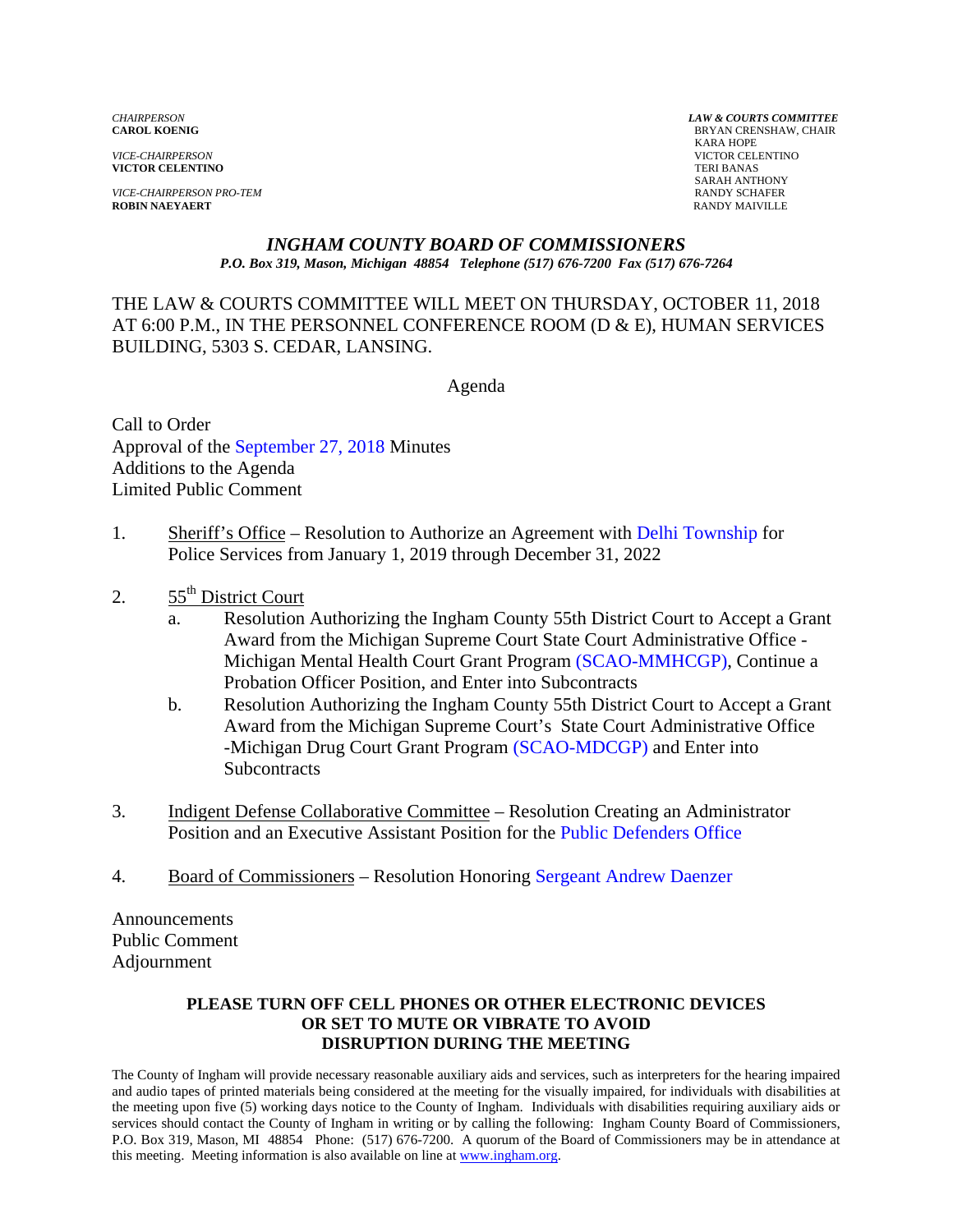#### LAW & COURTS COMMITTEE September 27, 2018 Draft Minutes

<span id="page-1-0"></span>

| <b>Members Present:</b> | Anthony, Hope, Banas (arrived at 6:06 p.m.), Celentino, Crenshaw, and<br>Maiville                                                                                                                                                                |
|-------------------------|--------------------------------------------------------------------------------------------------------------------------------------------------------------------------------------------------------------------------------------------------|
| <b>Members Absent:</b>  | Schafer                                                                                                                                                                                                                                          |
| <b>Others Present:</b>  | Jaynaya James, Andrea Calabrese, Isha Bhatt, Alex Brace, Lauren<br>Younker, Trissa McClinchey, Greg Harris, Darin Southworth, Ken Tyler,<br>Bradley Prehn, Bonnie Toskey, Linda Vail, Lisa McCormick, Teri<br>Morton, Lindsey LaForte and others |

The meeting was called to order by Chairperson Crenshaw at 6:00 p.m. in Personnel Conference Room D & E of the Human Services Building, 5303 S. Cedar Street, Lansing, Michigan.

#### Approval of the September 13, 2018 Minutes

# MOVED BY COMM. MAIVILLE, SUPPORTED BY COMM. ANTHONY, TO APPROVE THE MINUTES OF THE SEPTEMBER 13, 2018 LAW AND COURTS COMMITTEE MEETING.

THE MOTION CARRIED UNANIMOUSLY. Absent: Commissioners Banas and Schafer.

#### Additions to the Agenda

Substitute –

1. Sheriff's Office – Resolution to Allow the Ingham County Sheriff's Office to Enter into an Interlocal Agreement with the City of Lansing and City of East Lansing for the 2018 Local JAG Grant would be Agenda Item

Chairperson Crenshaw announced that this resolution would be Agenda Item 1a.

3. Animal Control – Resolution to Change the Hours of Operation of the Ingham County Animal Control and Shelter

#### Addition –

- 1. Sheriff's Office b. Gun Auction (*Discussion*)
- 5. Law & Courts Committee
	- b. Resolution Honoring Cheryl Parody as the Recipient of the Michigan A.P.C.O. 2018 Telecommunicator of the year Award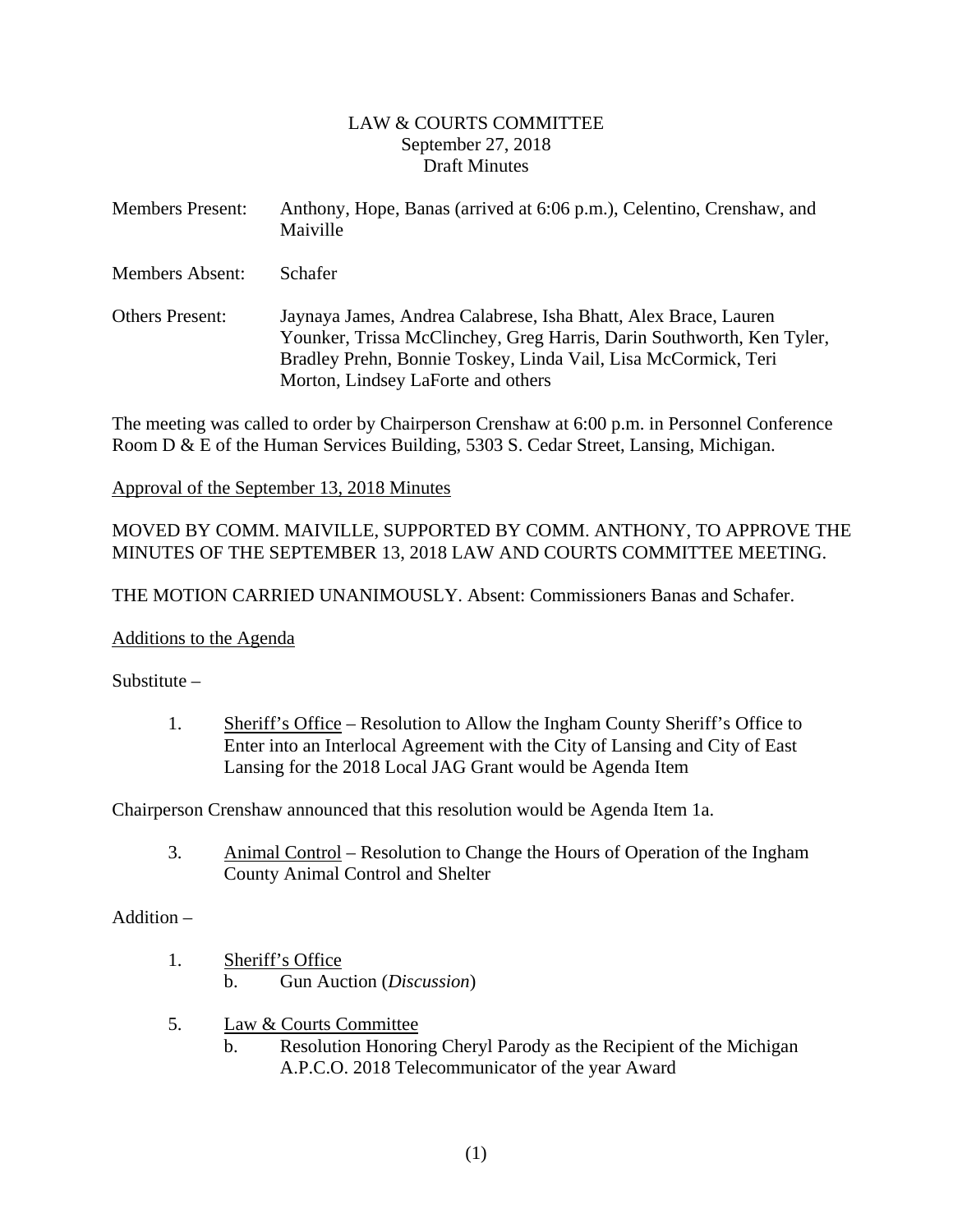Chairperson Crenshaw announced that the Resolution Authorizing 2019 Agreements for Juvenile Justice Community Agencies will now be Agenda Item 5a.

6. Prosecutor's Office – Resolution to Approve a Consultant Services Agreement Between Lisa McCormick and the Ingham County Prosecuting Attorney's Office

#### Limited Public Comment

Bradley Prehn, UAW chair, stated that the UAW represented over 700 County employees. He further stated that those employees included a number of staff in the Ingham County Animal Control (ICAC).

Mr. Prehn stated that the UAW was supportive of the ICAC shelter hours change. He further stated that it would be beneficial to the workers and the shelter would end up with more hours of being open.

Lauren Younker, ICAC employee, stated that she was before the Committee in order to support the closing the shelter on Sundays. She further stated that it would allow Animal Care staff to work more closely with animals and do deeper cleaning on Sundays.

Ms. Younker stated that it would be better for staff morale and the animals. She further stated that Animal Care staff has lower stress on the days when they were not open to the public.

Ms. Younker stated that overall there would be more hours open to the public and a more stable schedule. She further stated that it would personally give her more time with family, which was especially nice since she had young children.

Ms. Younker stated that her husband would have liked to be at the meeting also but he was with their children. She further stated that he would have told the committee that it would be nice to have her home and more time for family things.

Ms. Younker stated that when she took the job she knew the schedule, but it had been difficult having the opposite schedule as her family. She further stated that having Tuesday and Wednesday as her weekend made it difficult to take a weekend away with her family or plan vacations.

Ms. Younker stated that overall she supported the Sunday closure.

Trissa McClinchey, ICAC employee, stated that she worked every Sunday and there was not a lot of foot traffic in the door, low sales, and low redemption numbers. She further stated that closing on Sunday would give an opportunity for Animal Care staff to deep clean and recent events showed how important it was to be proactive in disease control.

Commissioner Banas arrived to the meeting at 6:06 p.m.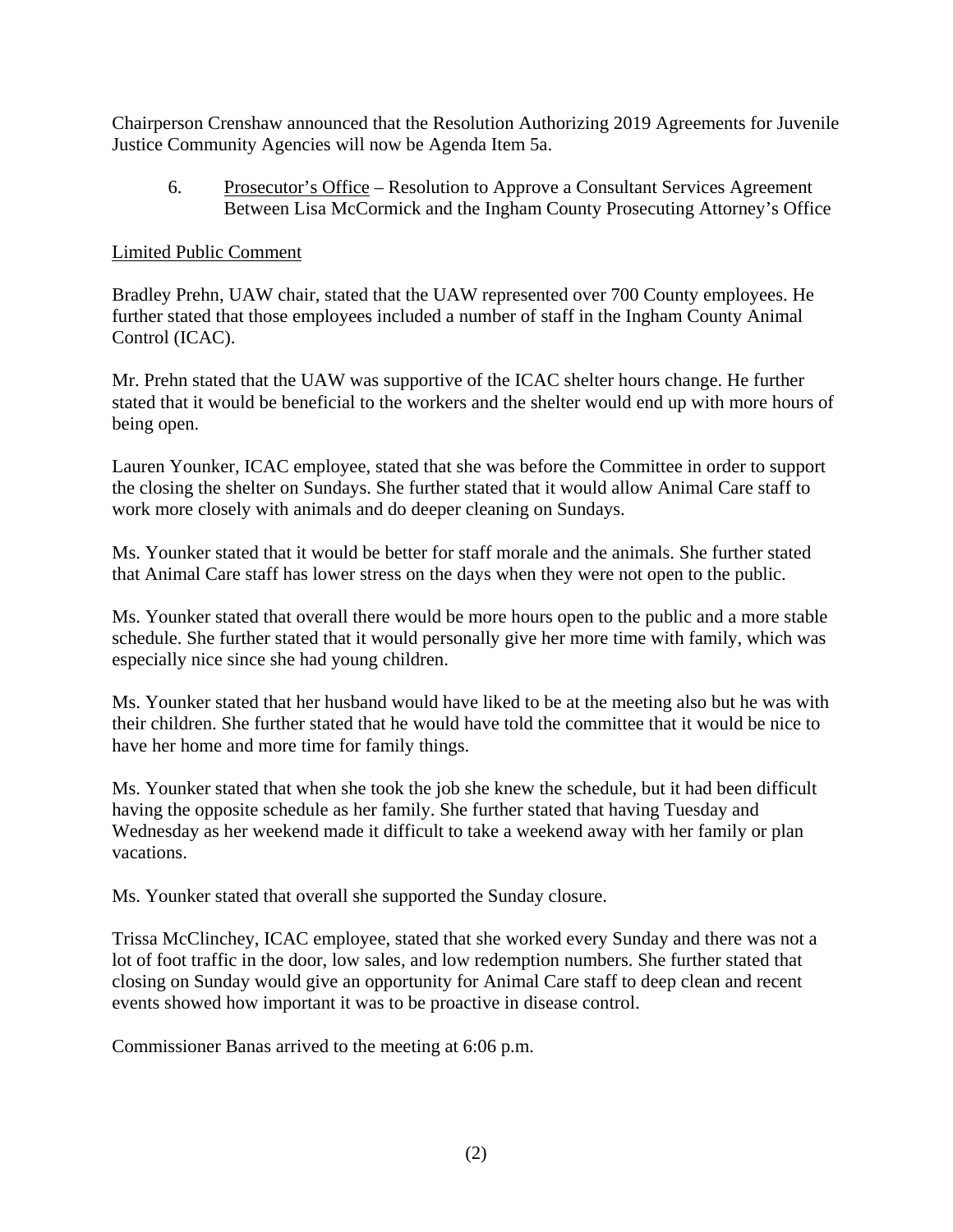# MOVED BY COMM. MAIVILLE, SUPPORTED BY COMM. HOPE, TO APPROVE A CONSENT AGENDA CONSISTING OF THE FOLLOWING ITEMS:

- 1. Sheriff's Office
	- a. Resolution to Allow the Ingham County Sheriff's Office to Enter into an Interlocal Agreement with the City of Lansing and City of East Lansing for the 2018 Local JAG Grant
- 3. Animal Control Resolution to Change the Hours of Operation of the Ingham County Animal Control and Shelter
- 4. Controller's Office
	- a. Resolution Authorizing Adjustments to the 2018 Ingham County Budget
- 5. Law & Courts Committee
	- b. Resolution Honoring Cheryl Parody as the Recipient of the Michigan A.P.C.O. 2018 Telecommunicator of the year Award
- 6. Prosecutor's Office Resolution to Approve a Consultant Services Agreement Between Lisa McCormick and the Ingham County Prosecuting Attorney's Office

THE MOTION CARRIED UNANIMOUSLY. Absent: Commissioner Schafer.

THE MOTION TO APPROVE THE ITEMS ON THE CONSENT AGENDA CARRIED UNANIMOUSLY. Absent: Commissioner Schafer.

- 1. Sheriff's Office
	- b. Gun Auction (*Discussion*)

Captain Greg Harris, Ingham County Sheriff's Office (ICSO), stated that they were continuing to clean out the property room. He further stated that they had identified 175 guns that they could purge.

Captain Harris stated that ICSO requested that they sell the guns to recoup some of their costs in handling and maintaining the property room. He further stated that the law allowed this sale, and requirements provided for in the law had been met.

Captain Harris stated that ICSO had sent letters to last known registered owners of the guns and posted the weapon description and serial number on their website for an additional 30 days. He further stated that the final grouping expired on October 5, 2018 and ICSO would then legally possess the guns.

Captain Harris stated that the guns would be sold to a Federal Firearms Licensed entity. He further stated that they projected the sale to net about \$17,000.

Captain Harris stated that these guns would be sold in an auction as one lot.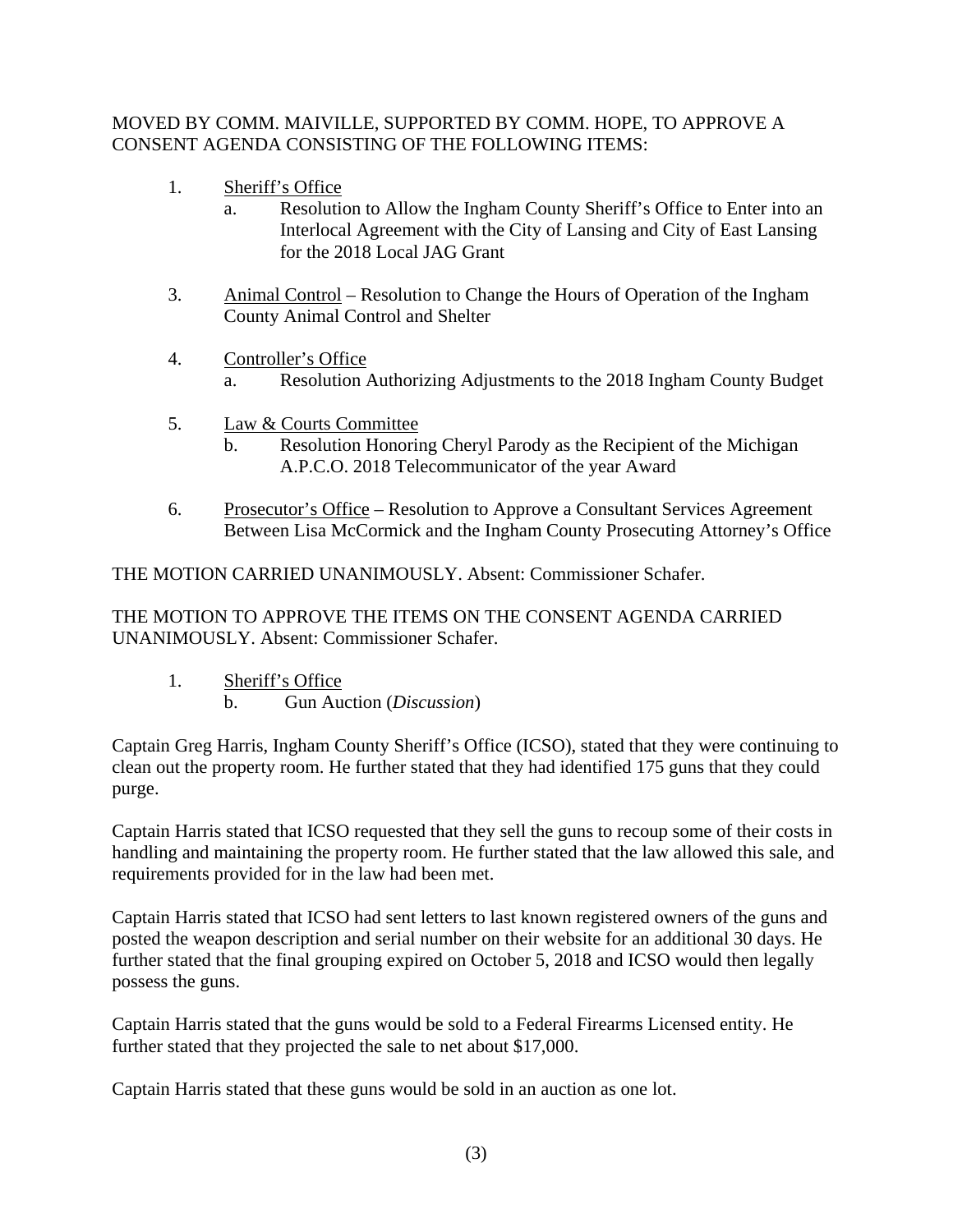Commissioner Anthony asked where the guns would be going.

Captain Harris stated that they would only be sold to a Federally Licensed Firearms Dealers, for instance, a gun shop like Total Firearms or Not Just Guns.

Commissioner Anthony asked if there were local Federally Licensed Firearms Dealers.

Captain Harris stated that there were many local firearms dealers, including Total Firearms and Not Just Guns.

Commissioner Anthony asked if there were any alternatives to selling these guns.

Captain Harris stated that ICSO could possess the guns and convert to police use, but that was not going to happen, or the guns could be destroyed.

Commissioner Banas stated that she thought that there were too many guns in general. She further stated that she was not a fan of this plan.

Commissioner Banas stated that it was tempting to sell the guns for the funds but she did not see that as the best option. She further stated that she had heard of a Detroit artist melting guns down to make art with them.

Commissioner Hope asked if ICSO had participated in this in the past.

Captain Harris stated that to his knowledge, this had not happened before. He further stated that some of the guns were from cases dating back to the 1980s.

Captain Harris stated that this was a part of the cleanup process.

Commissioner Hope stated that she echoed comments of Commissioner Banas and found this to be somewhat problematic. She further stated that she appreciated the creative approach to this problem.

Commissioner Hope asked if the guns could be sold to other law enforcement.

Captain Harris stated that the law did not provide for that.

Commissioner Maiville asked if other counties in the State had sold to other law enforcement entities.

Captain Harris stated that he did not know, but it was done nationwide.

Commissioner Maiville stated that these guns were in the ICSO as evidence. He asked why they were not being returned.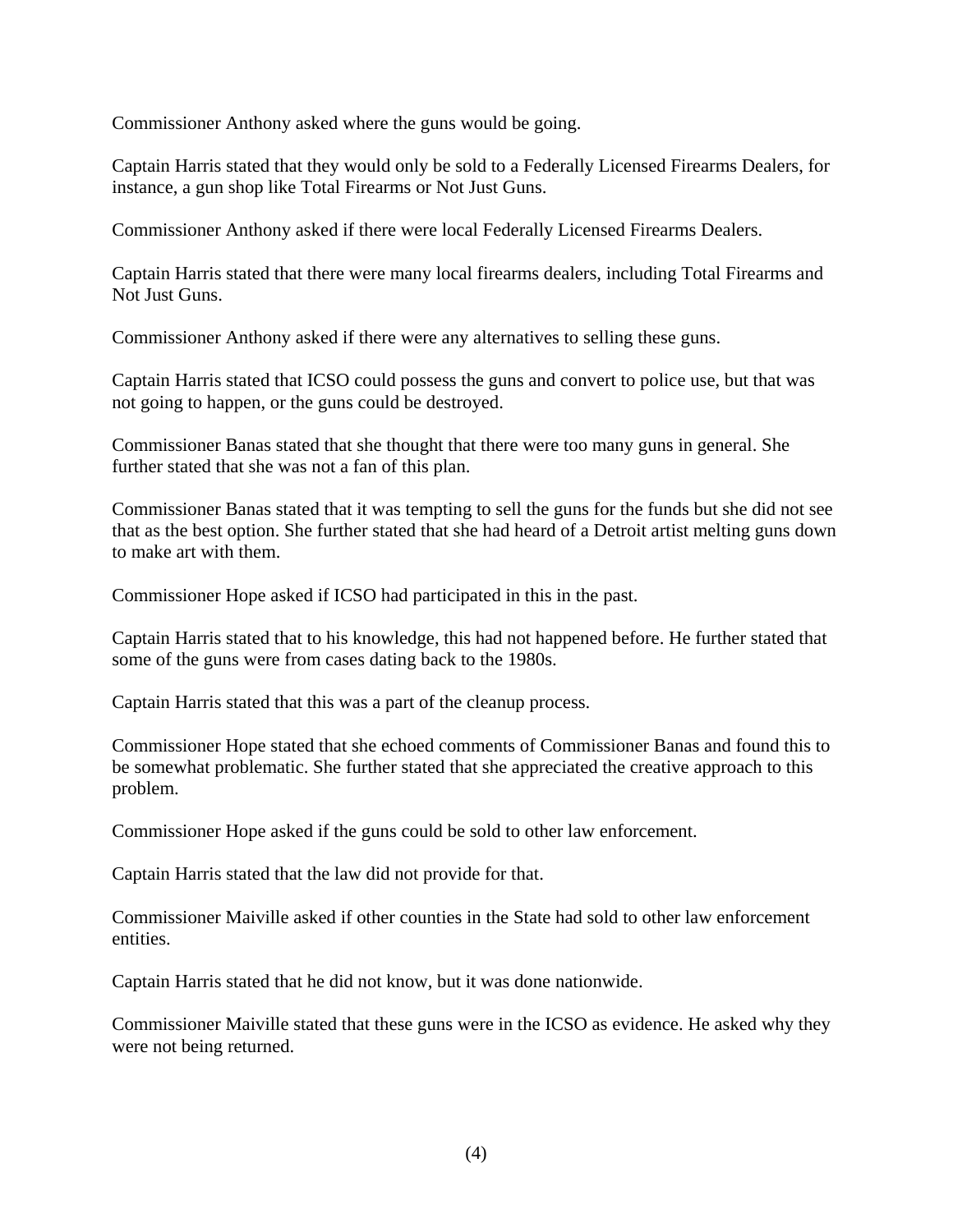Captain Harris stated that some of the guns were unregistered and those could not be returned. He further stated that some were found weapons or passed along from a family member of a deceased owner and they did not want them back.

Captain Harris stated that some of the guns had been used in crimes and there were various reasons why they were not being returned or claimed.

Commissioner Maiville asked for a rough estimate of what types of guns these were such as a count of handguns, rifles, or shotguns.

Captain Harris stated that they had about 100 handguns and 75 long guns including rifles and shotguns.

Commissioner Celentino stated that one option was for ICSO to use these guns but the ICSO had decided that they did not want to do so. He stated that the second option was to destroy the guns and asked why that was not their choice.

Captain Harris stated that the ICSO had not discussed using the guns because law enforcement liked to use the same brand and make of weapon for everyone. He further stated that they could possibly destroy them but were attempting to be fiscally responsible.

Captain Harris stated felt that they should bring the options to the Board of Commissioners. He further stated that they would use these funds for Deputy education and training.

Commissioner Celentino asked what the past practice was for this.

Captain Harris stated that there had been a need to get rid of these weapons but it had never been brought forward in the last 23 years. He further stated that he was unsure as to what had been done prior to his tenure.

Commissioner Anthony asked if the law was a State or Federal law allowing for these options.

Captain Harris stated that Michigan Compiled Law allowed this.

Commissioner Anthony stated that perhaps that would be a good law to work on changing. She further stated that she appreciated the creative thought that went into this idea, but would not support this.

Commissioner Anthony stated that she represented an urban area and heard from law enforcement often about the danger of too many guns on the streets.

Commissioner Maiville asked what people thought that the expectation would be when they turned over these guns to the ICSO.

Captain Harris stated that sometimes people request that a weapon be destroyed and in that instance they do destroy it.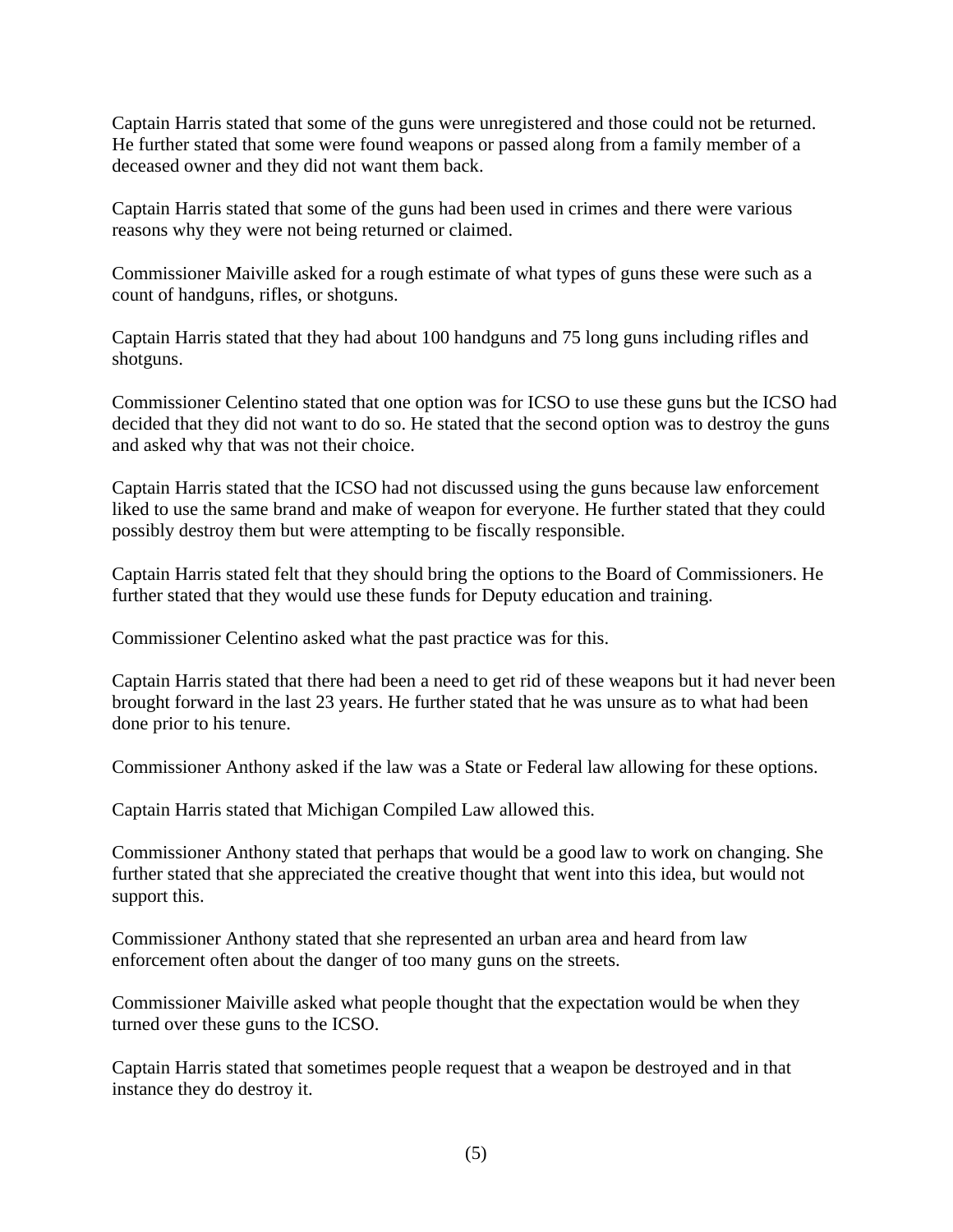Commissioner Banas asked about gun buyback programs and what happened to those guns.

Captain Harris stated that he was not sure of the specifics but he thought that they would be destroyed. He further stated that this was a different situation.

Chairperson Crenshaw stated that this was a discussion item and would need a resolution at the next meeting. He further stated that he would like to know the Committee's consensus.

Commissioner Banas stated that her vote would be to not recycle these back into society and some decisions were more than monetary gains.

Chairperson Crenshaw stated that he was getting a sense that there was not a consensus for this measure.

Commissioner Celentino stated that he also would not support this measure.

Commissioner Maiville stated that he was likely not supportive of this either.

Chairperson Crenshaw stated that he appreciated the thought and ICSO looking outside the box for additional funding opportunities.

Captain Harris stated that he appreciated the opportunity to present this issue and thanked the Committee for their time.

Commissioner Hope asked about the cost to destroy the guns and if it would be expensive for ICSO.

Captain Harris stated that it would not be costly as the only additional cost would be for labor.

Discussion.

# 2. Sheriff's Office/Health Department – Jail Medical (*Discussion*)

Linda Vail, Health Officer, stated that Ken Tyler, a Jail Medical staff person was before the Committee also. She further stated that the Jail Medical staff was very committed to their work and did quality work, and none of that was in question.

Ms. Vail stated that since the Justice Millage had been overwhelmingly approved and this was the perfect time for reflection as to if Jail Medical should be done by the Ingham County Health Department (ICHD) or someone else. She further stated that as the architect started to work on the building design, it would be helpful for them to work with the Jail Medical staff, either from ICHD or someone else.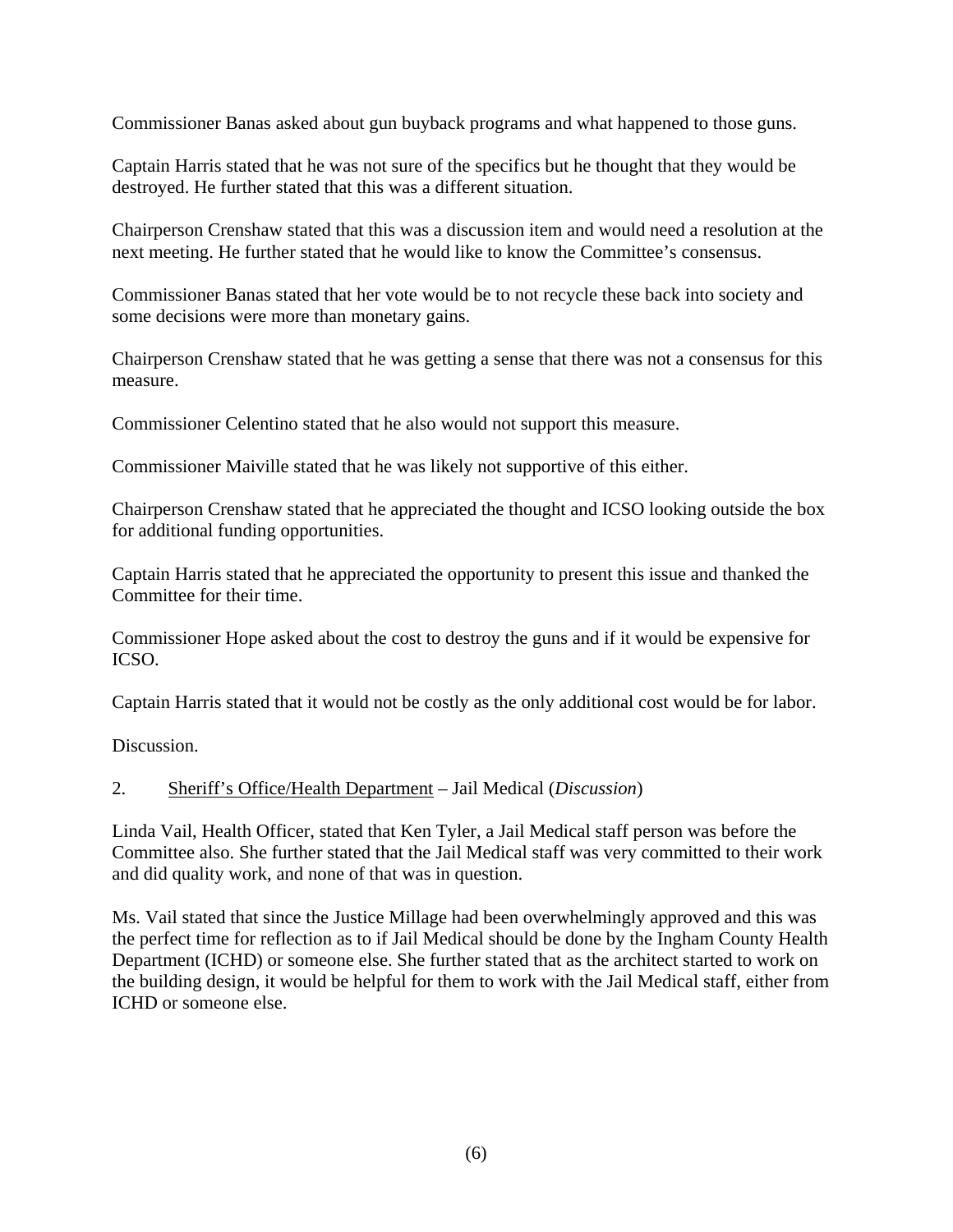Ms. Vail stated that the ICHD had provided Jail Medical for the last five years and had worked out the structure to manage that. She further stated that it was not without some difficulties and sometimes resulted in a redirection of resources in the ICHD.

Ms. Vail stated that the ICHD was trying to figure out how to do Jail Medical the best and had number of conversations with ICSO and Controller's Office about it. She further stated that this was the perfect time to issue a Request for Proposal (RFP) and see what they would the offers were.

Ms. Vail stated that ICHD would also be requesting additional resources in order to not have to redirect their health center resources to Jail Medical. She further stated that much of ICHD's health center was grant funded which required that staff be utilized in a certain way and they could not divert staff and resources meant for the health center to Jail Medical

Ms. Vail stated that she was informed that the ICHD could seek an RFP without approval of the Board of Commissioners. She further stated that she would like the Committee's input and did not feel that doing this without consulting the Committee would be the right path.

Major Darin Southworth, ICSO Corrections, stated that he thanked Ms. Vail for her thoughts, and he agreed that it would be a good time to examine changes that may be needed. He further stated that things needed to be different with Jail Medical because everyone was working harder under the current structure, both nurses and Deputies.

Ms. Vail stated that privatization was a struggle and understood that, but quality services and patient care were first and foremost. She further stated that any RFP would include that current employees would be prioritized for hiring and they could possibly be placed elsewhere in the ICHD.

Ms. Vail stated that they were looking out for employees also.

Commissioner Celentino thanked Ms. Vail and Major Southworth for coming forward. He further stated that he would like to see what changes were needed to strengthen Jail Medical under ICHD.

Commissioner Celentino stated that he struggled with privatization and was not supportive. He further stated that he would rather take a look at what they have now, and he was not sure if the Justice Millage could help by providing additional funding, as perhaps this would fall under the programming category.

Commissioner Celentino stated that he would like to enhance the employees who were already in Jail Medical to make improvements.

Commissioner Maiville stated that there had been a previous arrangement that Jail Medical was under the ICSO. He asked if it was a possibility to return to that arrangement.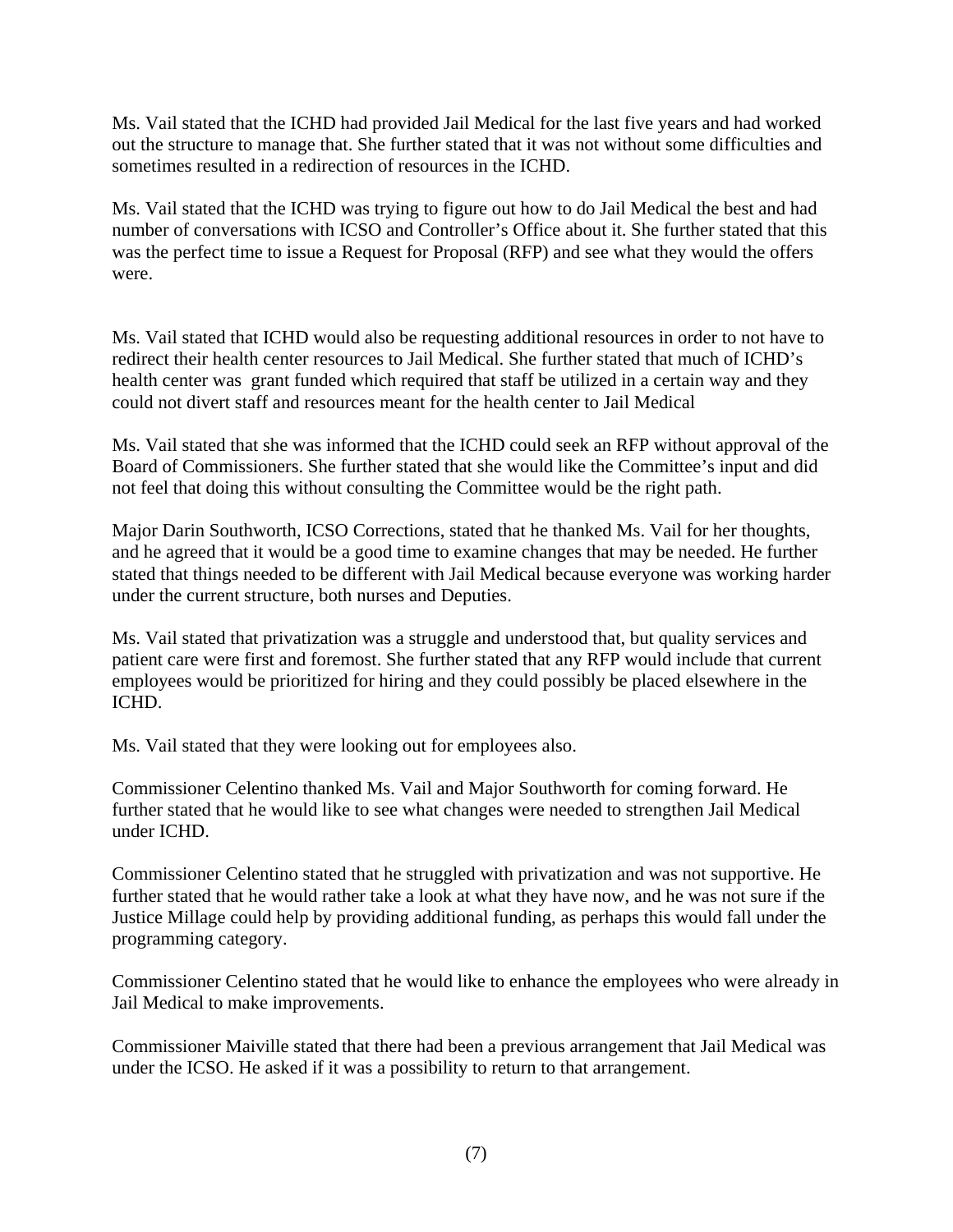Ms. Vail stated that that had not been a discussion, and she was not at the ICHD when that was the case but thought it did not work for the ICSO. She further stated that additional resources were worth considering.

Ms. Vail stated that Jail Medical was adrift from ICHD's mission as a health center. She further stated that it also lead to training issues and it would be worth the due diligence to see what was out there.

Commissioner Banas asked how many employees were in Jail Medical.

Ms. Vail stated that there were eight employees at the jail and two positions had been vacant since August.

Commissioner Banas stated that the environment probably called for additional training for correctional medicine. She further stated that perhaps they could create a specialty unit.

Commissioner Banas asked if there were any other nearby corrections facilities that offered Jail Medical and perhaps they would be able to share services.

Ms. Vail stated that she was not sure that there was any specific training program in correctional medicine but there were people who spent their career there.

Commissioner Banas asked if the staff assigned to Jail Medical floated between clinics and the jail.

Ms. Vail stated that the nurses had certain requirements that they needed to fulfill and that the Public Health Nurses were under the Michigan Nurses Association bargaining unit. She further stated that the Jail Medical Nurses were under a different bargaining unit so it was difficult to transfer people back and forth.

Major Southworth stated that he was not there when Jail Medical was a part of the ICSO and he was not sure how it happened to be switched to an ICHD duty, but he was confident that this was not something that the Sheriff would want to bring back. He further stated that ICSO already struggled with medical issues in the jail and this was not something that they were knowledgeable about.

Major Southworth stated that overseeing Jail Medical was not an effective use of correctional resources.

Commissioner Anthony stated that she wanted to echo Commissioner Celentino's comments. She further stated that she trusted ICHD and the Board of Commissioners could hold them accountable which was not always something that could be done when privatized.

Commissioner Anthony stated that ICHD had quality employees and quality control so she imagined remaining within the confines of ICHD would be best.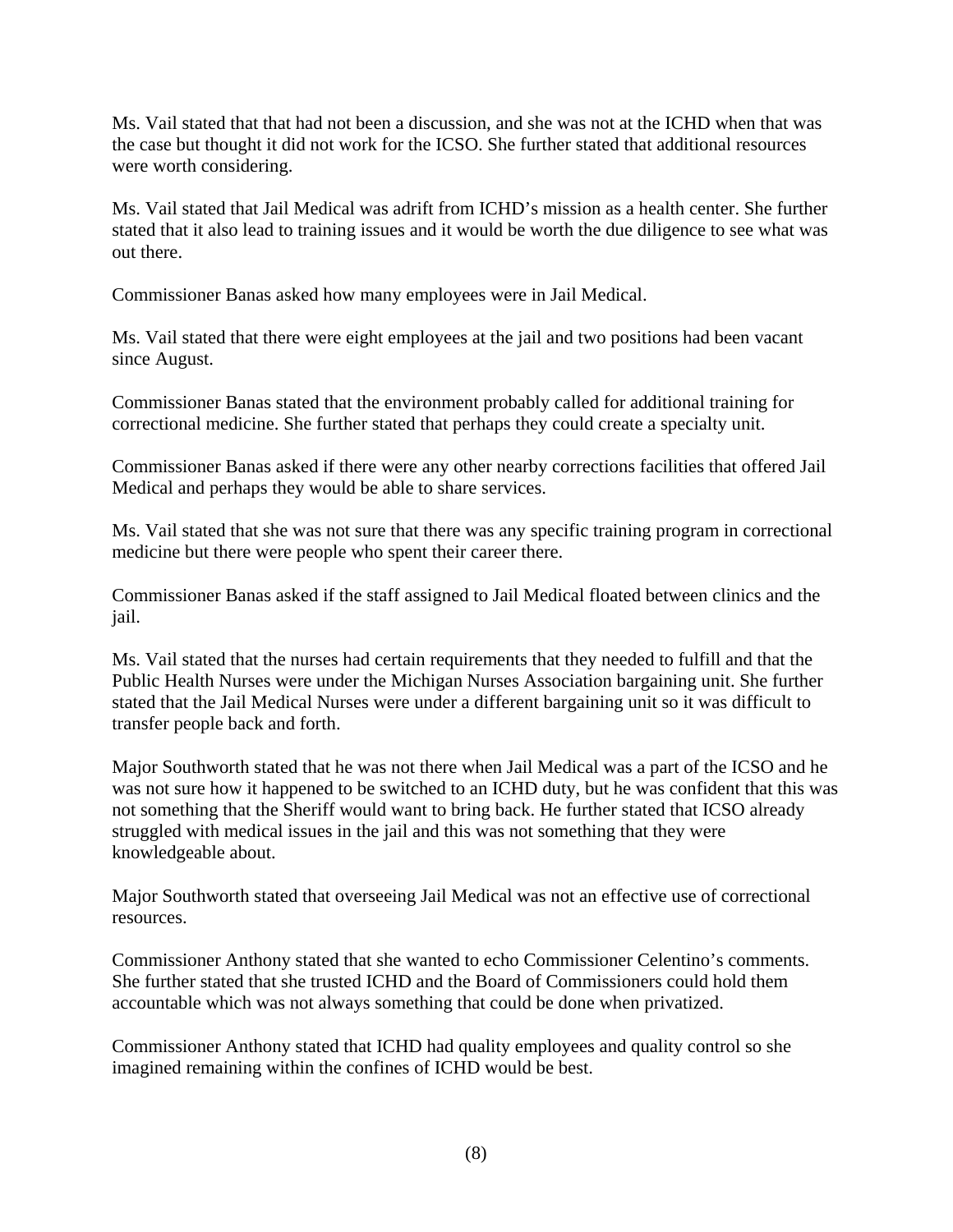Commissioner Anthony stated that privatization may work out but her gut said additional resources were needed.

Ms.Vail asked Teri Morton, Deputy Controller, if she could speak to the possibility of using Justice Millage funds for this program.

Ms. Morton stated that Jail Medical funding was not the intent of the Justice Millage. She further stated that there was a million dollar programming funding piece to the Justice Millage but that was already allocated for 2019.

Ms. Morton stated that the programming funding was specifically for mental health and substance abuse treatment, but not healthcare. She further stated that she thought when they looked for an RFP it would be a chance to explore options such as getting to a place where they could provide 24/7 care.

Ms. Morton stated that they had really been lacking 24/7 care and it was very costly to provide that in-house. She further stated that the ability to back-fill nursing staff was also a concern and there was just no services when there was a vacation, illness, or vacancy.

Ms. Morton stated that a private enterprise could have the capability to backfill.

Commissioner Celentino stated that he understood that, but he would rather explore options in the County first. He further stated that if the Justice Millage funding could not be used then they should look at other funding avenues.

Ms. Morton stated that they had examined what would be needed for ICHD to continue their services and they could bring that information back to the Committee.

Ms. Vail stated that she suggested it would be good to look at all options, including ICHD. She further stated that Ms. Morton was correct and it would be difficult to provide 24/7 coverage.

Ms. Vail stated that the Committee could look at the RFPs and ICHD's information all at the same time.

# **Chairperson Crenshaw asked that the Controller's Office to get a legal opinion from the County Attorney as to if Justice Millage funding could be used for Jail Medical.**

Commissioner Hope stated that this was a unique relationship between ICSO Corrections and ICHD. She asked what other counties did.

Major Southworth stated that most counties had privatized Jail Medical.

Commissioner Hope stated that she was leery of privatization but not opposed to exploring options. She further stated that with two local hospitals and a medical school, it seemed that there should be some options.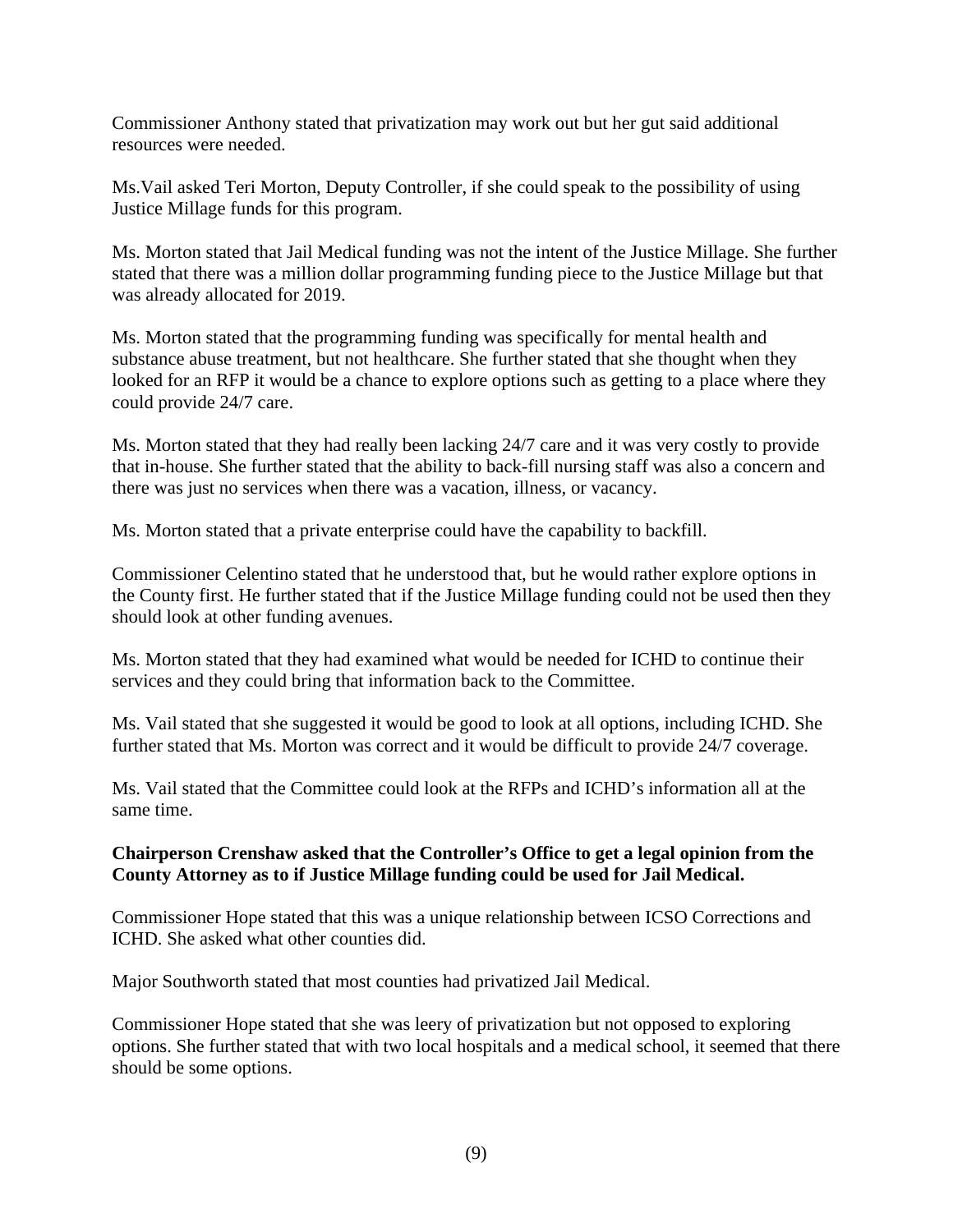Commissioner Banas asked how things in Jail Medical would change if done by outside firm compared to what was currently done.

Ms. Vail stated that she was not exactly sure. She further stated that there were some private companies that bring radiology in-house and ICHD did not do radiology at any location.

Ms. Vail stated that a private company may have different requirements for the Jail Medical Center space to allow for their programming.

Commissioner Banas asked Major Southworth if he had asked the union for ideas on this as often those doing the work could brainstorm these issues.

Major Southworth stated that he had spoken with his staff but not the ICHD staff. He further stated that his staff believed they needed more people to go around, more services, and coverage for more hours of the day.

Major Southworth stated that his staff agreed that they could do better. He further stated that with respect to design and functionality of the space, he had gone on many tours of other jail facilities.

Major Southworth stated that this was a focus of ISCO Corrections to provide convenient, quality care and to provide as much care as possible within the facility. He further stated that taking inmates out of the facility increased liability, risks, and costs.

Chairperson Crenshaw stated that he would like some direction from the Committee on how they wanted to proceed. He asked if anyone was opposed to seeking RFPs.

Commissioner Celentino stated that the ultimate decision came to the Board of Commissioners even if they did seek RFPs.

Chairperson Crenshaw stated that at this point, this was only a fact finding mission.

Commissioner Maiville stated that he would also like to see what could happen if ICHD continued to provide Jail Medical.

Chairperson Crenshaw stated that the Health Officer was committed to providing that information.

Ms. Vail stated that she could ensure that there was a need for change if ICHD was to continue to provide Jail Medical. She further stated that she could not force a decision, but they did have some needs.

Commissioner Banas stated she would like to see what it would cost to make operations work in house and what was spent in terms of additional costs because inmates needed to be taken out for medical care.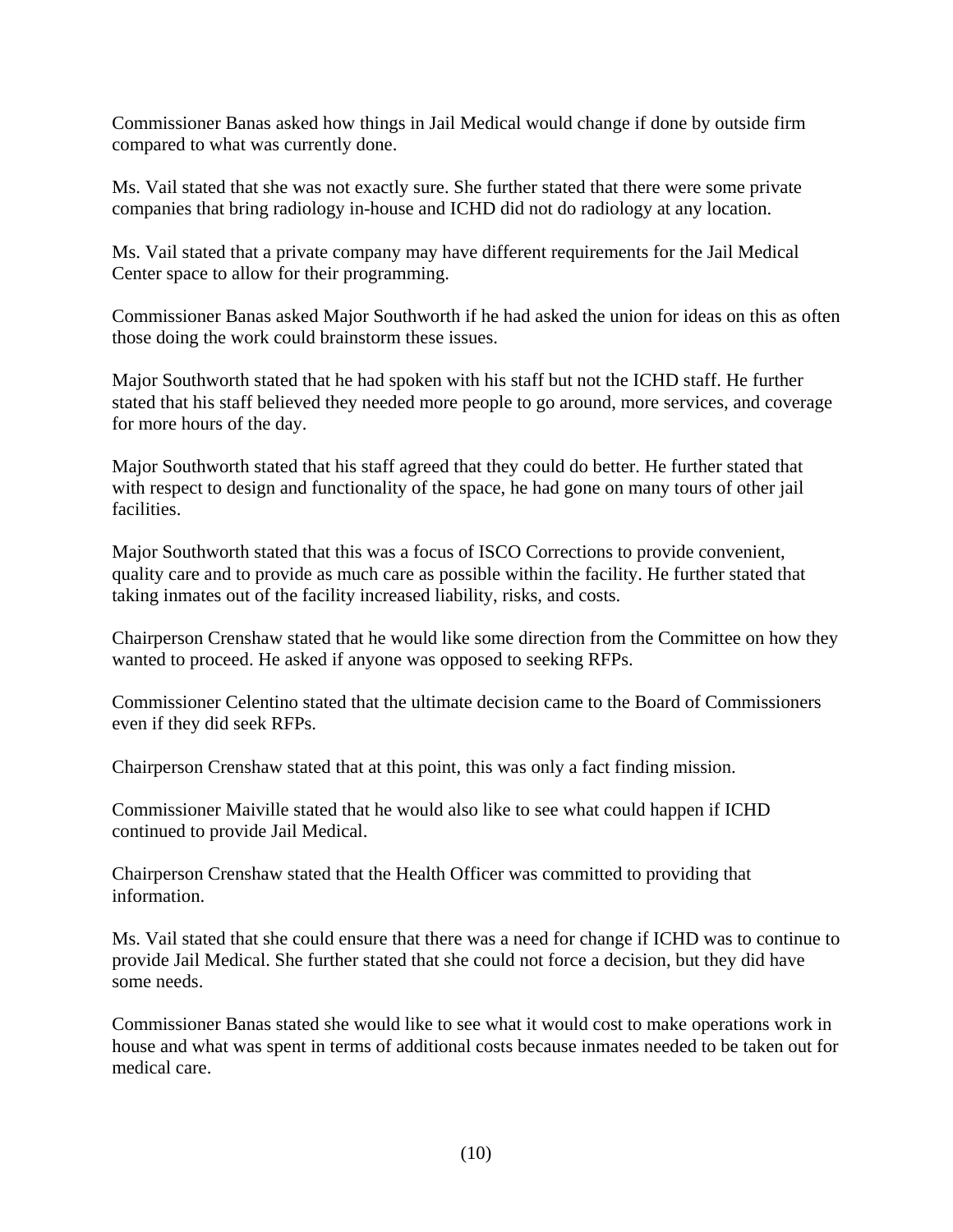Chairperson Crenshaw stated that there were lapses in coverage sometimes too.

Commissioner Banas stated that she would like to know what hours were covered. She further stated that she would like a full picture of what was involved.

Commissioner Celentino stated that he had no problem with bringing information back to the Committee but that was not his first choice of action. He further stated that privatization was not his choice unless there was a huge difference in what was already being done.

Commissioner Celentino stated that this would disrupt employees' lives and he was not saying the Health Officer was not thinking of that, but as a member of the Board of Commissioners he needed to be concerned about it.

Commissioner Celentino stated that the County had dedicated employees and they needed to look at how to best serve them.

Bonnie Toskey, County Attorney, stated that the cost incurred so far this year for inmate supplemental care was approximately \$800,000.

Chairperson Crenshaw stated that he looked forward to seeing more information from RFP and ICHD.

- 4. Controller's Office
	- b. Update on Transition to Public Defender's Office

Ms. Morton stated that there was updated information in the packet provided to the Committee. She further stated that there may be a need for the contract to be updated.

#### **Commissioner Anthony asked if she could be provided a list of the Indigent Defense Collaborative Committee members.**

Ms. Morton stated that she could do that.

5. Law & Courts Committee – Resolution Authorizing 2019 Agreements for Juvenile Justice Community Agencies

# MOVED BY COMM. ANTHONY, SUPPORTED BY COMM. MAIVILLE, TO APPROVE THE RESOLUTION.

# MOVED BY COMM. CELENTINO TO AMEND THE RESOLUTION AS FOLLOWS:

THEREFORE BE IT RESOLVED, that the Ingham County Board of Commissioners hereby directs the County Attorney to draft contracts for the period of January 1, 2019 through December 31, 2019, for each Community Agency listed below in accordance with the dollar amounts allocated in the 2019 Budget as stated below, and for the services to Ingham County residents previously approved by the Law & Courts Committee: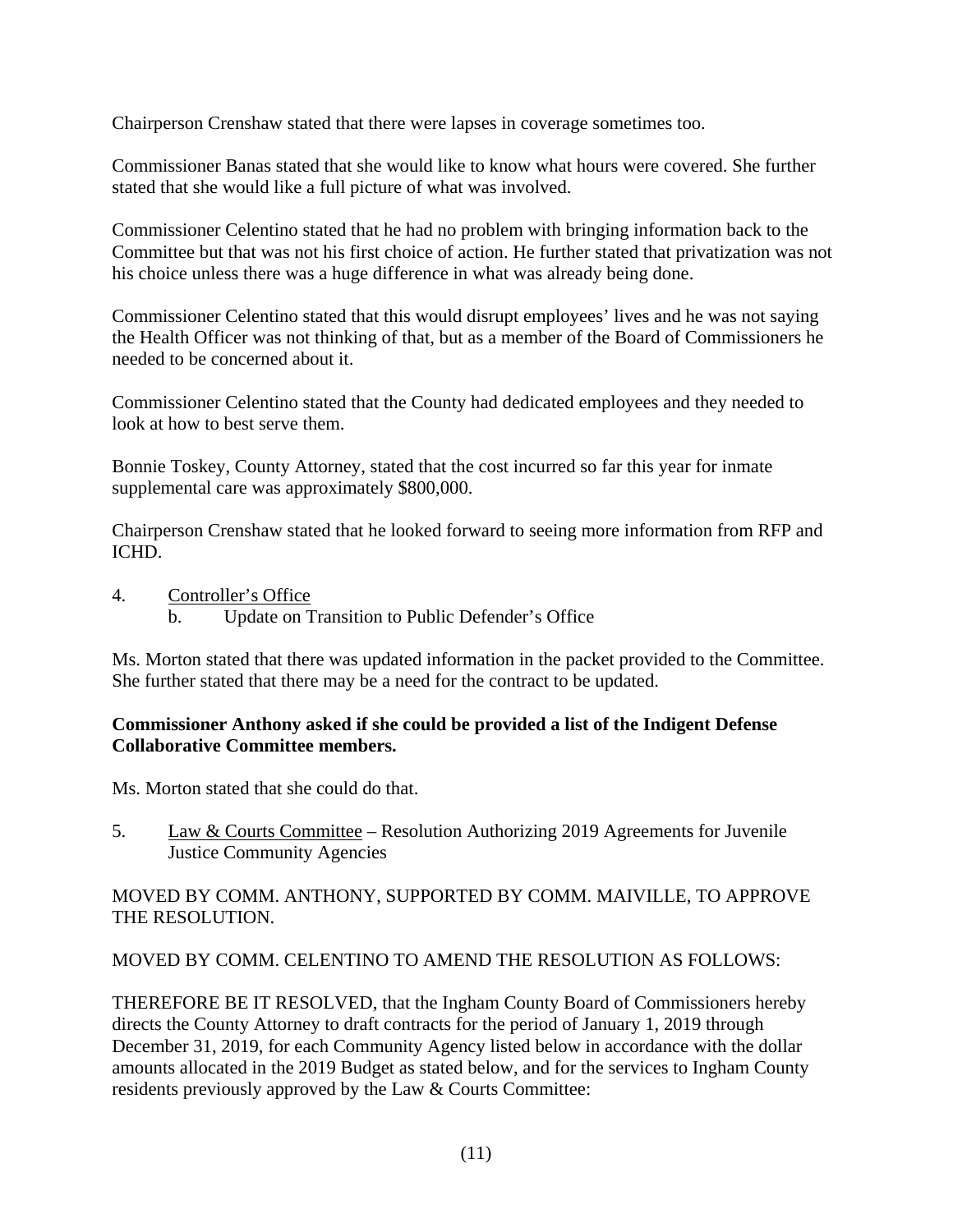- Child and Family Charities Nexus Program \$39,600
- Child and Family Charities Teen Court \$26,114
- Resolution Services Center of Central Michigan \$**37,500**
- Small Talk Children's Assessment Center \$19,000

This was considered a friendly amendment.

Jaynaya James, Child and Family Charities Division Director of Juvenile Justice, stated that she was available to speak about the Teen Court.

Andrea Calabrese, Child and Family Charities Chief Operations Officer, stated that she was available to speak about Nexus.

Ms. James stated that the Teen Court gave youth a second chance and the program allowed them to have a second chance, keep their records clean, and avoid suspension and expulsion from school. She further stated that Nexus was able to provide the youth mental health and substance abuse screens and counseling.

Ms. James stated that Saturday classes are offered to help with stress management and resistance skills. She further stated that they also have programming to strengthen families and work with youth and families together,

Ms. Calabrese stated that this millage grant helped their programming with a focus on mental health and substance abuse for youth. She further stated that they were one of the only programs that provided that help for youth.

Ms. Calabrese stated that the County's support was important for the program.

Commissioner Banas asked how many youth were served.

Ms. James stated that they had worked with over 100 youth this year, and had over 500 peer jurors in the County.

Commissioner Banas thanked Ms. James and Ms. Calabrese for everything they did. She further stated that they were changing youths' lives at a pivotal moment.

Commissioner Banas stated that it was important that the grant helped with substance abuse.

Ms. Calabrese stated that they were working with over 50 youth in that area. She further stated that some were in prevention, and others were in treatment, and families received treatment if willing.

Isha Bhatt, Resolution Services Center of Central Michigan Program Manager, stated that they were in 22 schools, and saved 4000 suspension days last year while serving over 4000 students.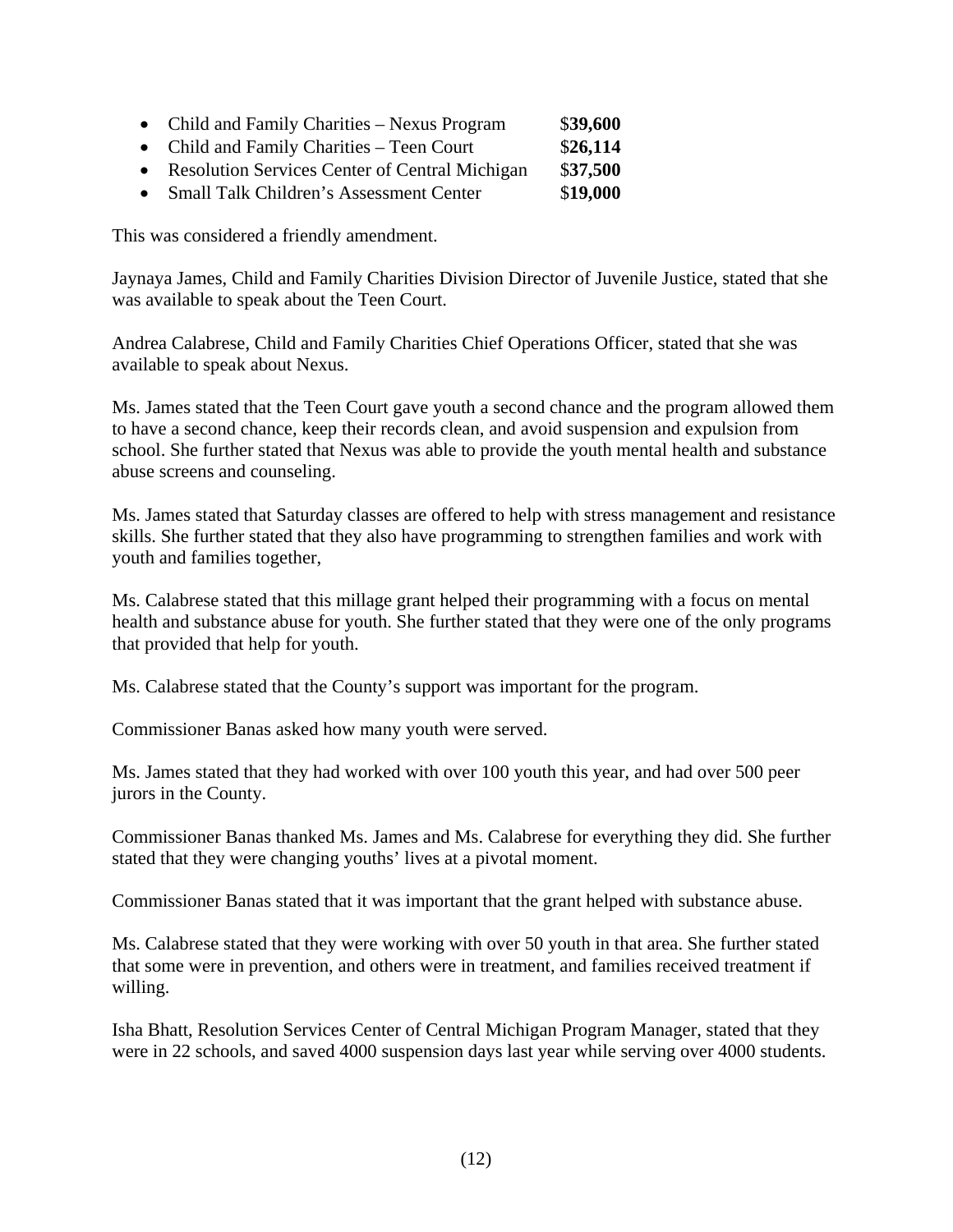She further stated that they helped to resolve conflicts and provided the skills for the students to develop conflict resolutions on their own.

Ms. Bhatt stated that they had 23 facilitators on staff. She further stated she and other of the executive staff oversaw some of the more challenging cases.

Ms. Bhatt stated that they provided tools to youth to resolve conflict. She further stated that they dealt with situations that were as big as weapons or racial issues.

Ms. Bhatt stated that one example was a cultural awareness issue between two students that had been resolved through restorative practices. She further stated that these students were able to build community and relate to each other.

Ms. Bhatt stated that these students then became leaders of small groups. She further stated that this program helped to build a sense of belonging.

Ms. Bhatt stated that students and teachers built communication with others and built empathy between teachers and students and vice versa. She further stated that this year they were into outskirts, starting with Mason Schools.

Ms. Bhatt stated that she was excited about the expansion because urban areas were not the only schools that required this program. She further stated that conflict was a fact of life everywhere.

Commissioner Celentino thanked Child and Family Charities and Resolutions Services Center for their great work. He asked about other funding sources such as Project Peace.

Ms. Bhatt stated that the Project Peace funding was a grant and it was ending. She further stated that it affected funding for Everett, Atwood, North, Pattengill, and Gardner schools.

Ms. Bhatt stated that other groups such as the Child and Family Charities were also recipients of that grant funding. She further stated that they worked together to provide wraparound services.

Commissioner Anthony stated that their oganizationcovered other counties. She asked if other counties chipped in with funding.

Ms. Bhatt stated that they did not provide funding at the same levels. She further stated that it depended on fiscal and economic status.

Ms. Bhatt stated that they were currently working with the Clinton County Juvenile Courts and seeking grants to start programs with them. She further stated that they had begun a pilot program at Bath Schools.

Ms. Bhatt stated that they were working at Ovid-Elsie schools and funding was provided for that on a case-by-case basis.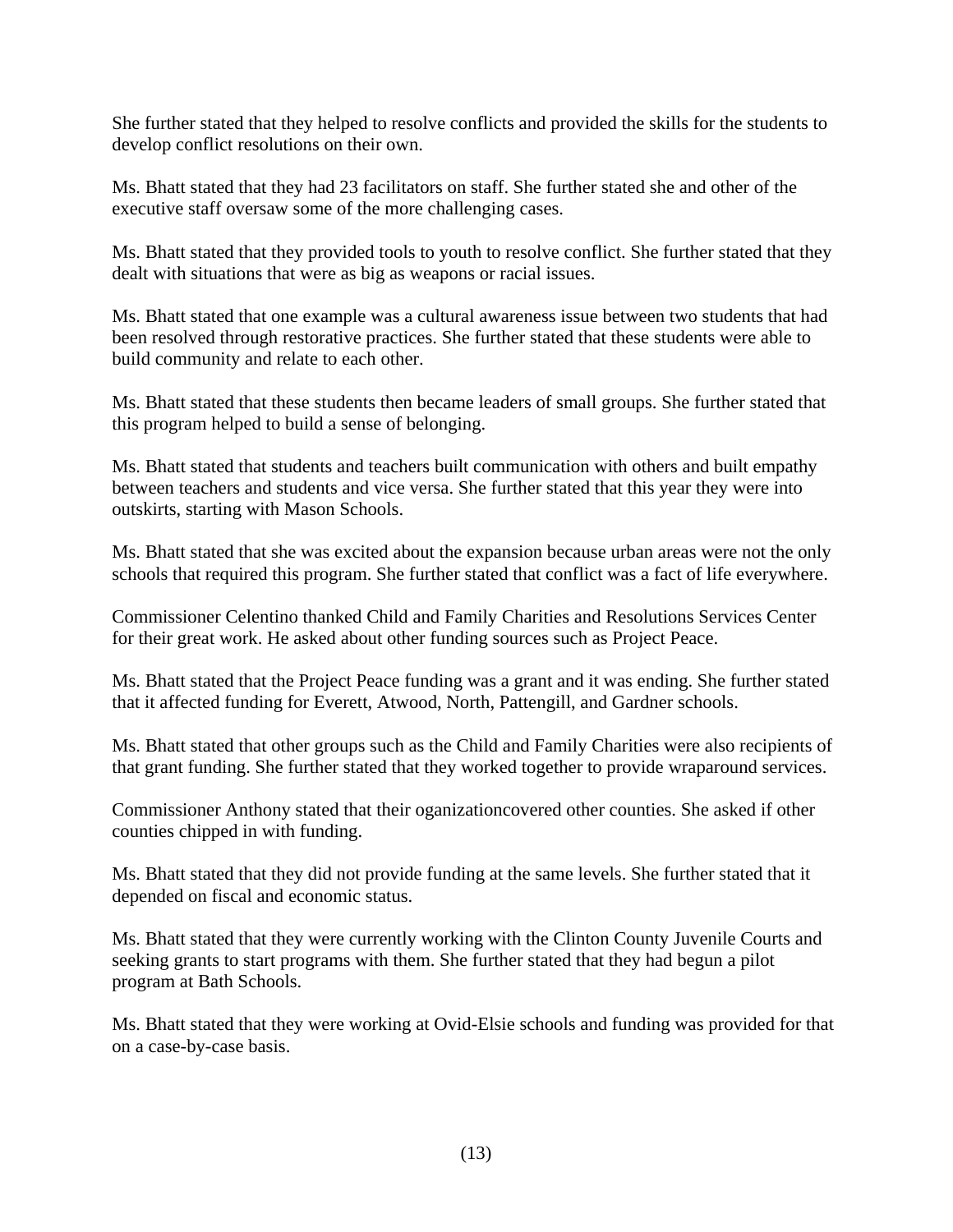Alex Brace, Small Talk Executive Director, stated that they provided a safe space for children. He further stated that they helped to treat trauma in a child-friendly, safe environment.

Mr. Brace stated that they currently had about 60 children in counseling and they provided about 400 interviews of children per year. He further stated that this was a hot topic and more awareness made their services more important than ever.

Mr. Brace stated that their numbers continued to increase as they become more known that they were a safe place to come forward. He further stated that it was important to continue to allow immediate access for children because if they did not get help then, they often resorted to substance abuse and other negative behaviors.

Mr. Brace stated that they wanted to treat these children so they did not end up in court system, and could lead happy, productive lives. He further stated that they had one staff member who had gone through trauma-focused behavior therapy, which was an evidence-based treatment program, and other clinical staff was also becoming certified.

Mr. Brace stated that they wanted to provide the best, highest-quality services.

Commissioner Banas asked if Small Talk was able to work with schools along with children and families. She further stated that trauma could show up in classrooms too.

Mr. Brace stated that they did work with educators and other school professionals and shared information with the schools.

Commissioner Banas thanked Mr. Brace. She further stated that there was not enough support for trauma education for educators.

Mr. Brace stated that they also had a prevention program which was important. He further stated that adults were the most responsible to prevent this from happening and to help give youth the tools to prevent it.

Commissioner Banas thanked Mr. Brace for doing important work.

Mr. Brace stated that on October 11, 2018 they were hosting their annual charity event which included an auction. He further stated that he would like to invite the Committee to come to Small Talk and see their work first-hand.

#### THE MOTION TO APPROVE THE RESOLUTION, AS AMENDED, CARRIED UNANIMOUSLY. Absent: Commissioner Schafer.

#### Public Comment

Ken Tyler, ICHD Senior Nurse, he further stated that he was a nurse at Jail Medical. He further stated that privatization of Jail Medical had been discussed before.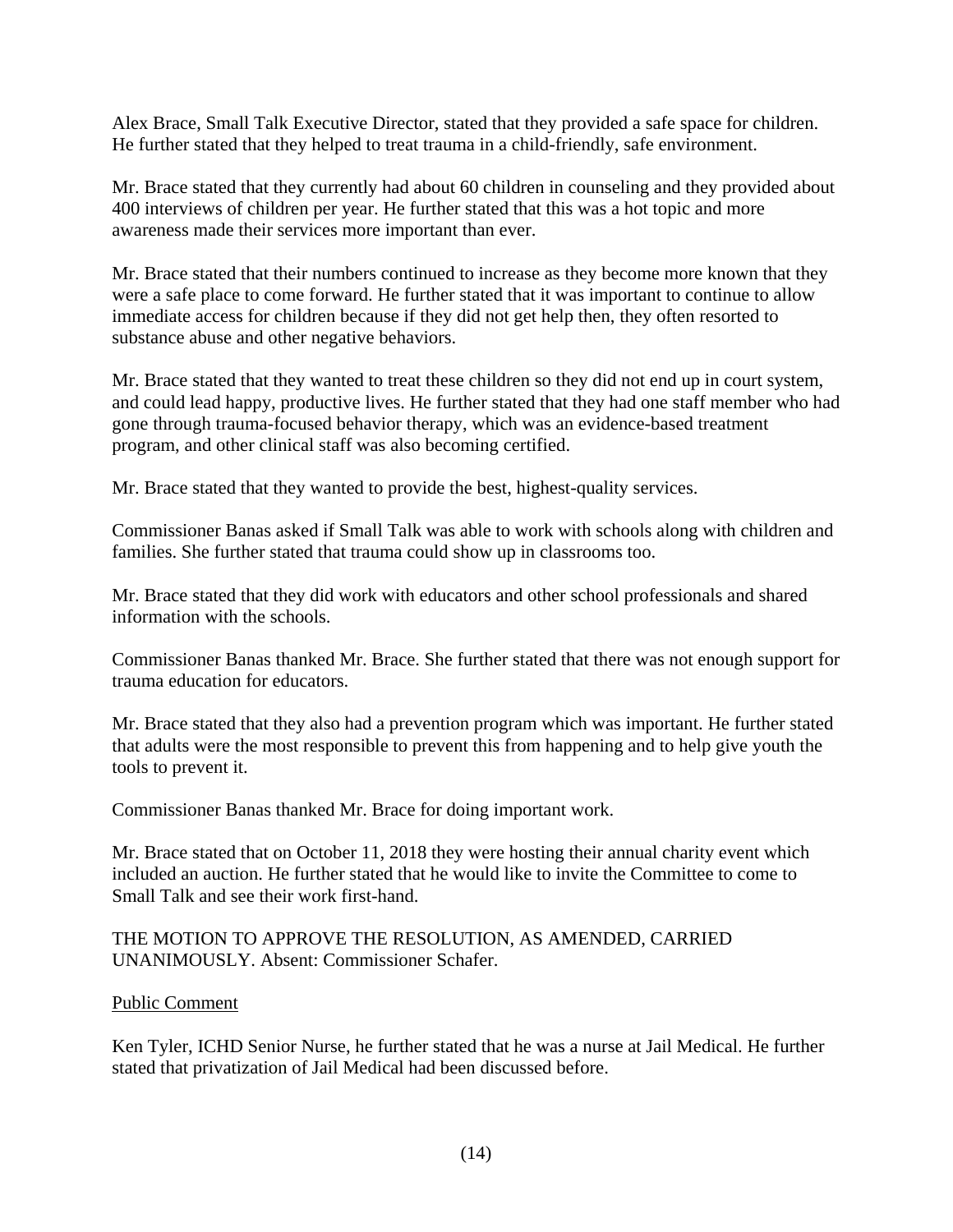Mr. Tyler stated that he would like to see the costs for privatization, because last bids were doubled over what was being done so far. He further stated that these private companies often had caps on services and then would charge anything above that cap back to the County.

Mr. Tyler stated that private companies would still have transport costs as they did not provide emergency room services. He further stated that they could do things like supply x-ray service, but as an added expense.

Mr. Tyler stated that there was going to be a need for more support. He further stated that when the ICHD took over Jail Medical in 2011 it was a goal to go as close to full-time coverage as possible, but weekend nights had not been covered for the last couple years.

Mr. Tyler stated that they only had three nurses working right now and he worked as a senior nurse and a supervisor. He further stated that there were no other supervisors at this point, as the other person had been taken out of that role and put in somewhere else.

Mr. Tyler stated that the people in jail were often County residents and deserved the care. He further stated that these discussions were stressful for the employees.

Mr. Tyler stated that he had worked in corrections since nursing school and that was where he had wanted to work. He further stated that Jail Medical Nurses could be placed elsewhere because they were qualified.

Mr. Tyler stated that the County needed to decide but when looking at the bid, make sure to look for caps on coverage. He further stated that these private firms were for-profit firms and Jail Medical was not there for profit.

Mr. Tyler stated that they currently operated under-budget as much as possible and could work out an improvement plan. He further stated that Jail Medical needed support.

Mr. Tyler stated he knew that the Committee would take everything into consideration, and he appreciated the Committee member's comments. He further stated that Jail Medical needed more support and needed two positions filled.

Mr. Tyler stated that the open positions were only posted on the County's website as far as he knew and it was difficult to find people interested that way. He further stated that the reviews of private agencies showed that the working conditions were not that good.

# **Chairperson Crenshaw asked staff to look into where the open positions were posted.**

#### Adjournment

The meeting was adjourned at 7:24 p.m.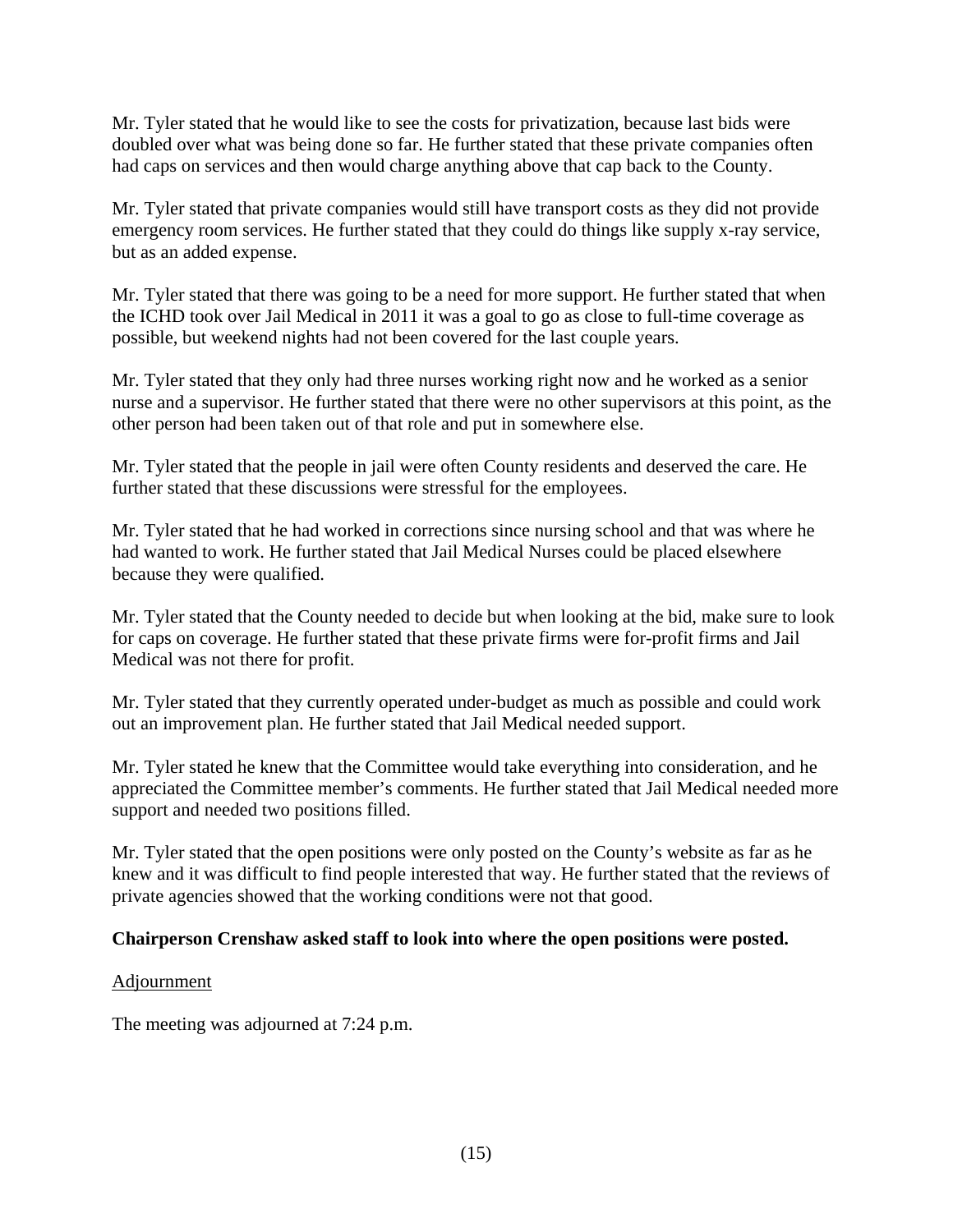# **OCTOBER 11, 2018 LAW & COURTS AGENDA STAFF REVIEW SUMMARY**

# **RESOLUTION ACTION ITEMS:**

# **The Deputy Controller recommends approval of the following resolutions:**

*1. Sheriff's Office – Resolution to Authorize an Agreement with Delhi Township for Police Services from January 1, 2019 through December 31, 2022* 

This resolution would authorize an agreement with Delhi Township for Police Services for the time period January 1, 2019 through December 31, 2022. This agreement includes 20 full-time equivalents and associated costs, including an 8.5% administrative fee to cover the County's indirect costs. The Sheriff's Office and Delhi Township have enjoyed this mutually beneficial partnership since 1990.

*2a. 55th District Court – Resolution Authorizing the Ingham County 55th District Court to Accept a Grant Award from the Michigan Supreme Court State Court Administrative Office - Michigan Mental Health Court Grant Program (SCAO-MMHCGP), Continue a Probation Officer Position, and Enter into Subcontracts*

This resolution would authorize a grant award in the amount \$369,000 from the Michigan Mental Health Court Grant Program (MMHCGP), administered by the State Court Administrative Office (SCAO). This resolution would also accept an additional \$72,048 from the MMHCGP mid-year if offered, or authorize that amount in additional Ingham County In-Kind Funding if additional funding is unavailable through the MMHCGP mid-year.

The grant funding supports one full-time probation officer assigned to the program, which is included in the 2019 budget.

The resolution would also authorize up to \$126,681 in Ingham County In-Kind funding (\$54,633 initially and an additional \$72,048 if additional funding is unavailable through the MMHCGP mid-year ) and acknowledge \$28,313 CMHA-CEI Local Cash Contributions, resulting in a total Mental Health Court budget not to exceed \$523,994.

Subcontracts would also be authorized as follows:

- 1. Electronic Monitoring Services with Sentinel Offender Services and/or Judicial Services Group not to exceed a total of \$1,500
- 2. Substance Use Testing with Alcohol and Drug Administrative Monitoring (ADAM) not to exceed a total of \$53,524
- 3. Mental Health Services with Community Mental Health Authority of Clinton, Eaton, and Ingham Counties - not to exceed \$267,861.

See memo for details.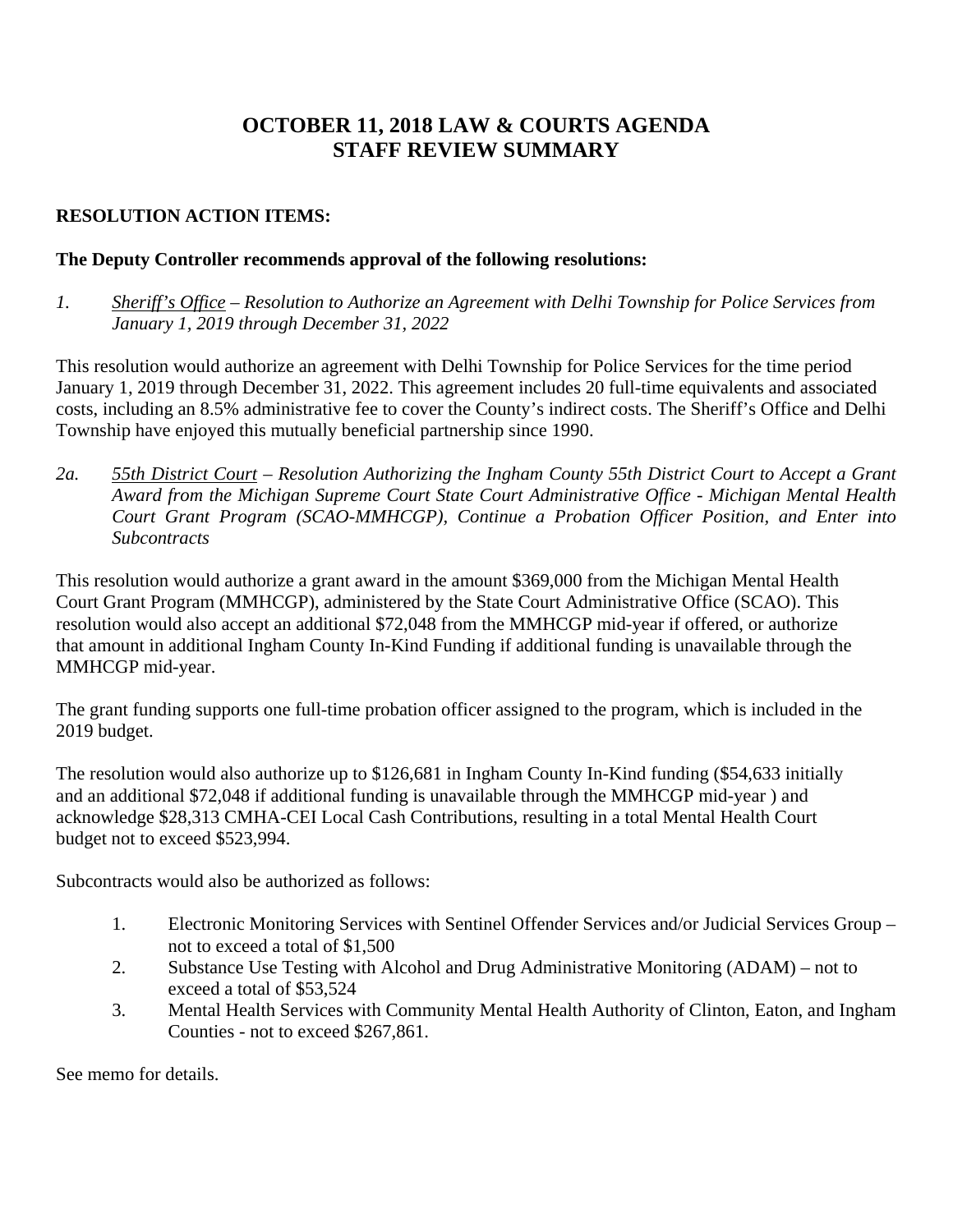*2b. 55th District Court –Resolution Authorizing the Ingham County 55th District Court to Accept a Grant Award from the Michigan Supreme Court's State Court Administrative Office - Michigan Drug Court Grant Program (SCAO-MDCGP) and Enter into Subcontracts* 

This resolution would authorize the acceptance of \$140,000 in grant funding from the Michigan Drug Court Grant Program (MDCGP), administered by the State Court Administrative Office (SCAO). The grant funding supports one full-time probation officer assigned the program. Ingham County In-Kind funding supports one half-time probation officer assigned to the program. Both positions are included in the 2019 budget.

The resolution would also authorize \$151,687 in Ingham County In-Kind funding and acceptance of future possible donations from the Ingham County Sobriety Court Foundation, resulting in a current total Sobriety Court budget of \$291,687.

The resolution would also authorize subcontracts as follows:

- 1. Substance Abuse Testing with Alcohol and Drug Administrative Monitoring (ADAM) not to exceed \$13,080
- 2. Evaluation and Counseling services with Cognitive Consultants not to exceed \$53,850

See memo for details.

*3. Indigent Defense Collaborative Committee – Resolution Creating an Administrator Position and an Executive Assistant Position for the Public Defenders Office* 

This resolution would authorize the creation of two positions, an Administrator and an Executive Assistant, for the Public Defenders Office, along with the associated budget. These positions are included in Ingham County's Michigan Indigent Defense Commission (MIDC) compliance plan to provide quality defense to indigent people who are accused of crimes. The position of Chief Public Defender has previously been approved by the Board of Commissioners, and the remaining 33.5 full-time equivalents will be brought before the Board for approval at a later date.

The Human Resources Department has recommended that these positions be classified as follows:

- Administrator, MCF11 (salary range \$67,209 to \$80,671), with a long-term (topped out) cost of \$134,521
- Executive Assistant, MCF05 (salary range \$40,880 to \$49,072), with a long-term (topped out) cost of \$89,493

This resolution will also authorize a budget of \$10,000 to fund any necessary furnishings and equipment associated with the positons.

See memo for details.

# **HONORARY RESOLUTION:**

*4. Board of Commissioners – Resolution Honoring Sergeant Andy Daenzer*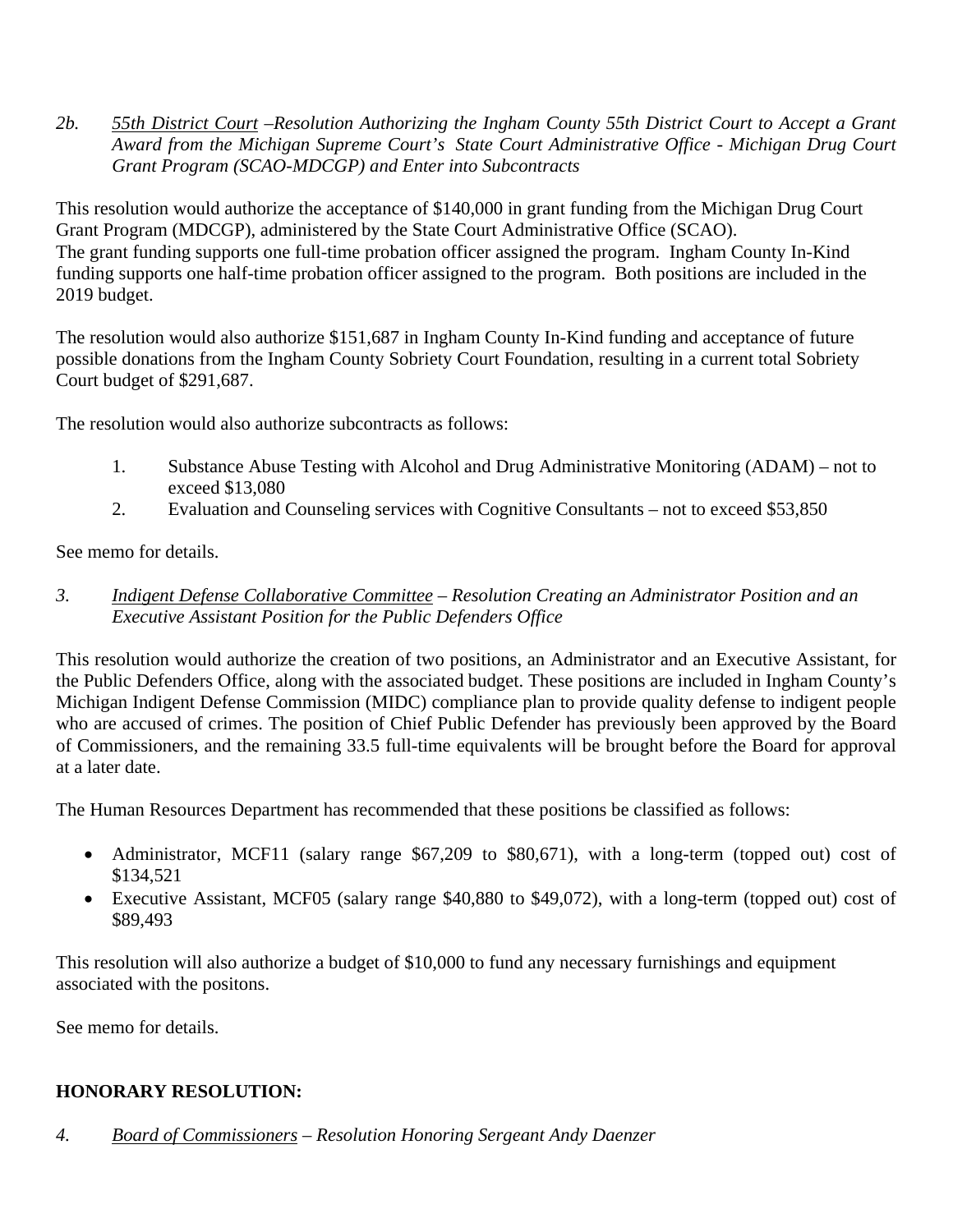#### **Agenda Item 1**

<span id="page-18-0"></span>

| TO: | Law & Courts Committee |
|-----|------------------------|
|     | and Finance Committee  |

- **FROM:** Undersheriff Andrew R. Bouck
- **DATE:** October 2, 2018

#### **RE: RESOLUTION TO ENTER INTO AN AGREEMENT WITH DELHI TOWNSHIP FOR POLICE SERVICES FROM JANUARY 1, 2019 THROUGH DECEMBER 31, 2022**

This is a resolution requesting the Ingham County Sheriff's Office be allowed to enter into a new agreement with Delhi Charter Township for police services for the period of January 1, 2019 through December 31, 2022.

Since 1990, the Sheriff's Office and Delhi Township have enjoyed this mutually beneficial partnership that both parties seek to continue.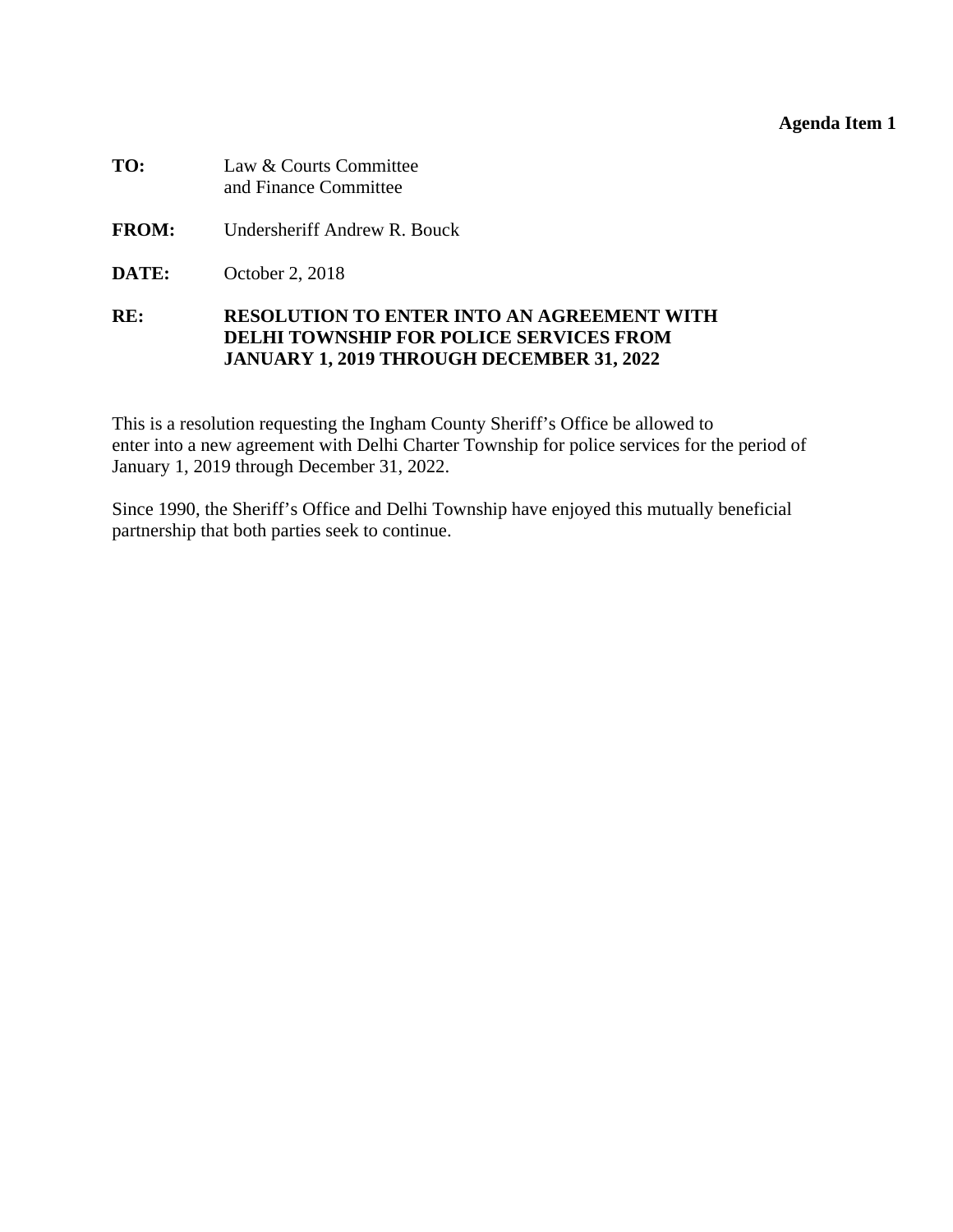#### **AGREEMENT FOR POLICE SERVICES** Between THE INGHAM COUNTY SHERIFF'S OFFICE and DELHI TOWNSHIP 2019 - 2022

| <b>ISERVICE CATEGORIES</b>       | 2019           | 2020           | 2021           | 2022           |
|----------------------------------|----------------|----------------|----------------|----------------|
| PERSONNEL SERVICES               | \$2,470,499.00 | \$2,547,589.00 | \$2,617,143.00 | \$2,690,439.00 |
| TOTAL SUPPLIES                   | \$72,950.00    | \$74,500.00    | \$76,050.00    | \$77,600.00    |
| PROFESSIONAL SERVICES            | \$62,550.00    | \$64,650.00    | \$66,750.00    | \$68,850.00    |
| MISCELLANEOUS EXPENSES           | \$21,500.00    | \$22,250.00    | \$23,000.00    | \$23,750.00    |
| CAPITAL OUTLAY                   | \$117,800.00   | \$120,400.00   | \$123,000.00   | \$125,600.00   |
| <b>TOTAL</b>                     | \$2,745,299.00 | \$2,829,389.00 | \$2,905,943.00 | \$2,986,239.00 |
| PERCENT INCREASE OVER PRIOR YEAR | 1%             | 3%             | 3%             | 3%             |

| <b>TOTAL SUPPLIES</b>   | 2019        | 2020        | 2021        | 2022        |
|-------------------------|-------------|-------------|-------------|-------------|
| <b>SUPPLIES</b>         | \$22,200.00 | \$22,700.00 | \$23,200.00 | \$23,700.00 |
| UNIFORMS & ACCESSSORIES | \$9,150.00  | \$9,600.00  | \$10,050.00 | \$10,500.00 |
| GAS & OIL               | \$41,600.00 | \$42,200,00 | \$42,800.00 | \$43,400.00 |
| TOTAL                   | \$72,950.00 | \$74,500.00 | \$76,050.00 | \$77,600.00 |

| <b>PROFESSIONAL SERVICES</b> | 2019        | 2020        | 2021        | 2022        |
|------------------------------|-------------|-------------|-------------|-------------|
| <b>MEMBERSHIPS</b>           | \$550.00    | \$550.00    | \$550.00    | \$550.00    |
| COURIER SERVICE              | \$1,000.00  | \$1,050.00  | \$1,100.00  | \$1,150.00  |
| DATA PROCESSING              | \$57,000.00 | \$59,000.00 | \$61,000.00 | \$63,000.00 |
| <b>TELEPHONE</b>             | \$4,000.00  | \$4,050.00  | \$4,100.00  | \$4,150.00  |
| <b>TOTAL</b>                 | \$62,550.00 | \$64,650.00 | \$66,750.00 | \$68,850.00 |

| <b>IMISCELLANEOUS EXPENSES</b> | 2019        | 2020        | 2021        | 2022        |
|--------------------------------|-------------|-------------|-------------|-------------|
| EOUIPMENT REPAIR               | \$4,000.00  | \$4,250.00  | \$4,500.00  | \$4,750.00  |
| <b>IVEHICLE REPAIR</b>         | \$17,500.00 | \$18,000.00 | \$18,500.00 | \$19,000.00 |
| <b>TOTAL</b>                   | \$21,500.00 | \$22,250.00 | \$23,000.00 | \$23,750.00 |

| <b>ICAPITAL OUTLAY</b> | 2019         | 2020         | 2021         | 2022         |
|------------------------|--------------|--------------|--------------|--------------|
| MACHINERY/CARS         | \$112,500.00 | \$115,000.00 | \$117,500.00 | \$120,000.00 |
| TELEPHONE SYSTEM       | \$5,300.00   | \$5,400.00   | \$5,500.00   | \$5,600.00   |
| <b>TOTAL</b>           | \$117,800.00 | \$120,400.00 | \$123,000.00 | \$125,600.00 |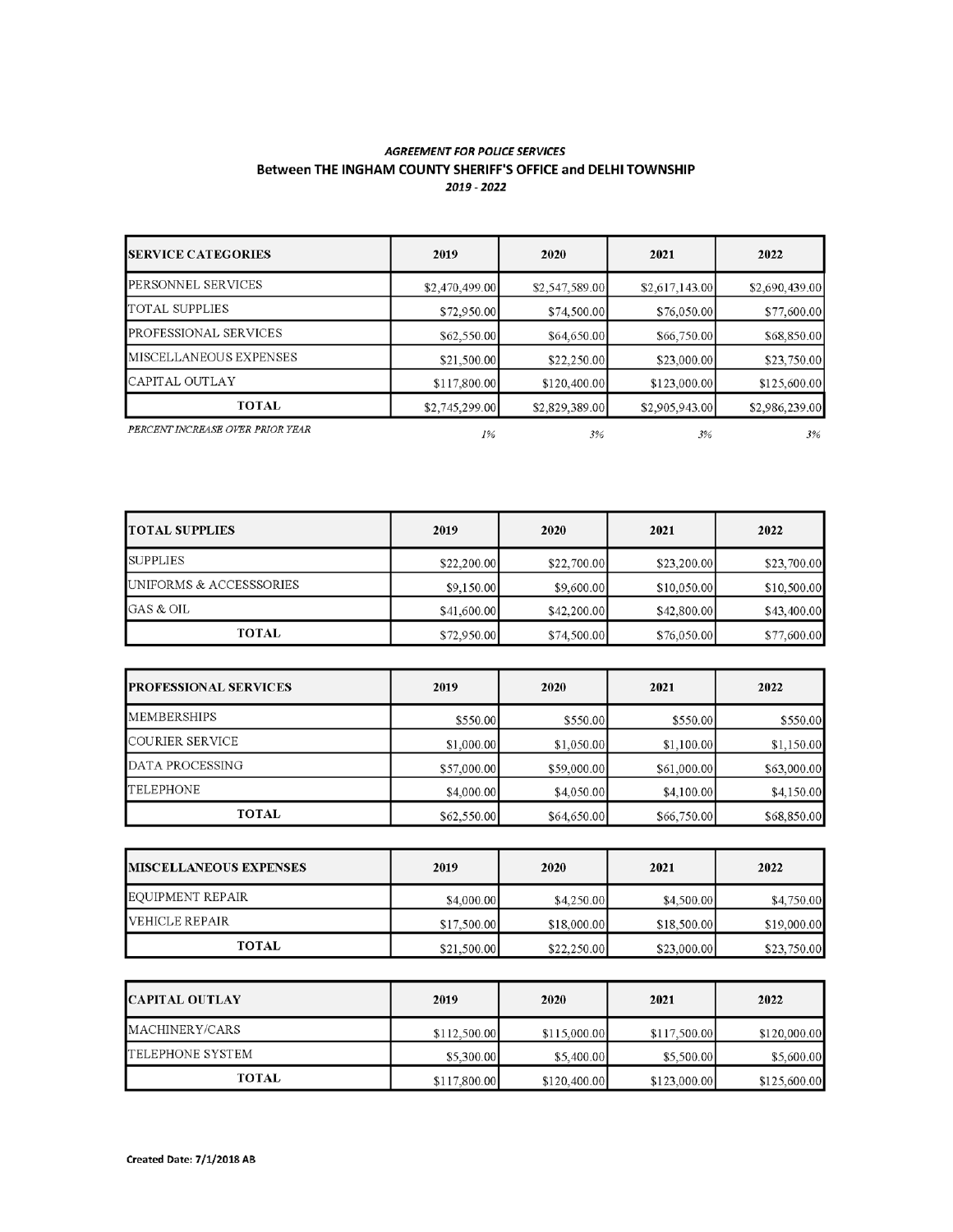Introduced by the Law & Courts and Finance Committees of the:

# INGHAM COUNTY BOARD OF COMMISSIONERS

## **RESOLUTION TO AUTHORIZE AN AGREEMENT WITH DELHI TOWNSHIP FOR POLICE SERVICES FROM JANUARY 1, 2019 THROUGH DECEMBER 31, 2022**

WHEREAS, the Ingham County Sheriff's Office/Delhi Township Police Services Agreement expires in 2018; and

WHEREAS, the Ingham County Sheriff's Office has worked with the Budget Office and the Controller's Office to establish budget figures for a new contract with Delhi Township for the years 2019, 2020, 2021 and 2022; and

WHEREAS, officials from the Ingham County Sheriff's Office and Controller's Office have met with officials from Delhi Township and have agreed upon the services and costs to be provided.

THEREFORE BE IT RESOLVED, that the Ingham County Board of Commissioners approves a four-year contract for Police Services from January 1, 2019 through December 31, 2022 between Ingham County, the Ingham County Sheriff's Office, and Delhi Township for the annual contractual amounts as indicated by the attached budget.

BE IT FURTHER RESOLVED, that the Ingham County Board of Commissioners authorizes the Controller/Administrator to incorporate the attached expenses and revenues into the Ingham County Sheriff's Office 2019 - 2022 Budgets.

BE IT FURTHER RESOLVED, that the Chairperson of the Ingham County Board of Commissioners is authorized to sign any contract documents consistent with this Resolution and approved as to form by the County Attorney.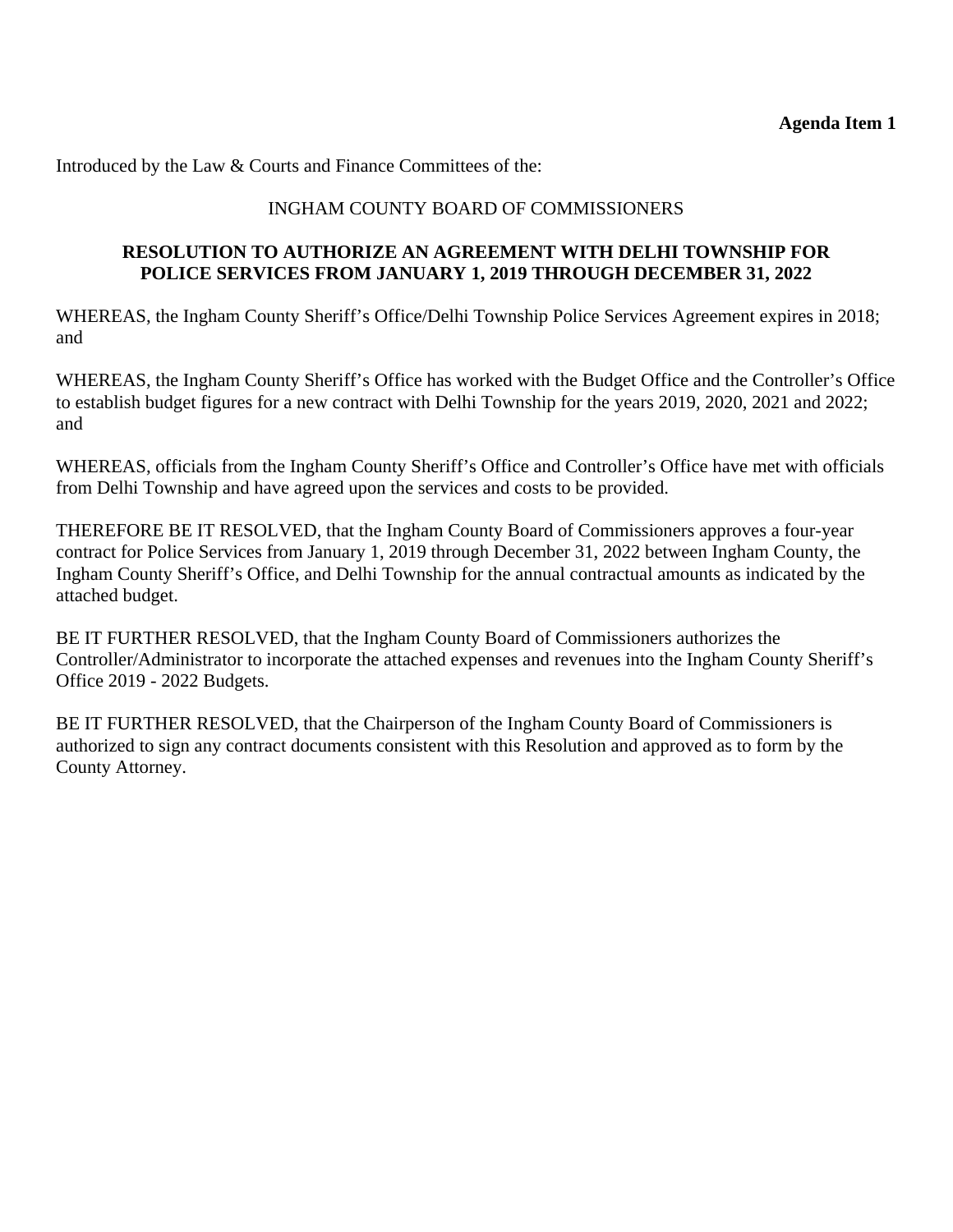#### **Agenda Item 2a**

<span id="page-21-0"></span>

| TO:             | Ingham County Law & Courts and Finance Committees   |
|-----------------|-----------------------------------------------------|
| <b>FROM:</b>    | Da'Neese Wells                                      |
| DATE:           | 9/27/18                                             |
| <b>SUBJECT:</b> | Mental Health Court Resolution for Fiscal Year 2019 |

Attached please find a Resolution requesting authorization for the 55<sup>th</sup> District Court Mental Health Court to accept \$369,000 in grant funding from the Michigan Mental Health Court Grant Program (MMHCGP), administered by the State Court Administrative Office (SCAO) and accept an additional \$72,048 from the MMHCGP mid-year if offered, or to authorize that amount in additional Ingham County In-Kind Funding if additional funding is are unavailable through the MMHCGP mid-year.

We have received Michigan Mental Health Court Grant Program funding for Mental Health Court since FY2014. The basic premise of the program is a collaborative relationship between the 55<sup>th</sup> District Court and the Community Mental Health Authority of Clinton, Eaton, and Ingham Counties (CMHA-CEI) designed to link mentally ill criminal defendants to appropriate treatment in hopes of better addressing the needs of individuals with mental illness, reducing recidivism and enhancing public safety.

The grant funding supports one full-time probation officer assigned the program. This position has already been approved in the 2019 Ingham County budget.

The resolution also authorizes up to \$126,681 Ingham County In-Kind funding (\$54,633 initially and an additional \$72,048 if additional funding is unavailable through the MMHCGP mid-year ) and acknowledges \$28,313 CMHA-CEI Local Cash Contributions, resulting in a total Mental Health Court budget not to exceed \$523,994.

Additionally, the resolution authorizes continuation of a probation officer position, and subcontracts as follows:

- 1. Electronic Monitoring Services with Sentinel Offender Services and/or Judicial Services Group – not to exceed a total of \$1,500,
- 2. Substance Use Testing with Alcohol and Drug Administrative Monitoring (ADAM) not to exceed a total of \$53,524,
- 3. Mental Health Services with Community Mental Health Authority of Clinton, Eaton, and Ingham Counties - not to exceed \$267,861.

Thank you for your consideration.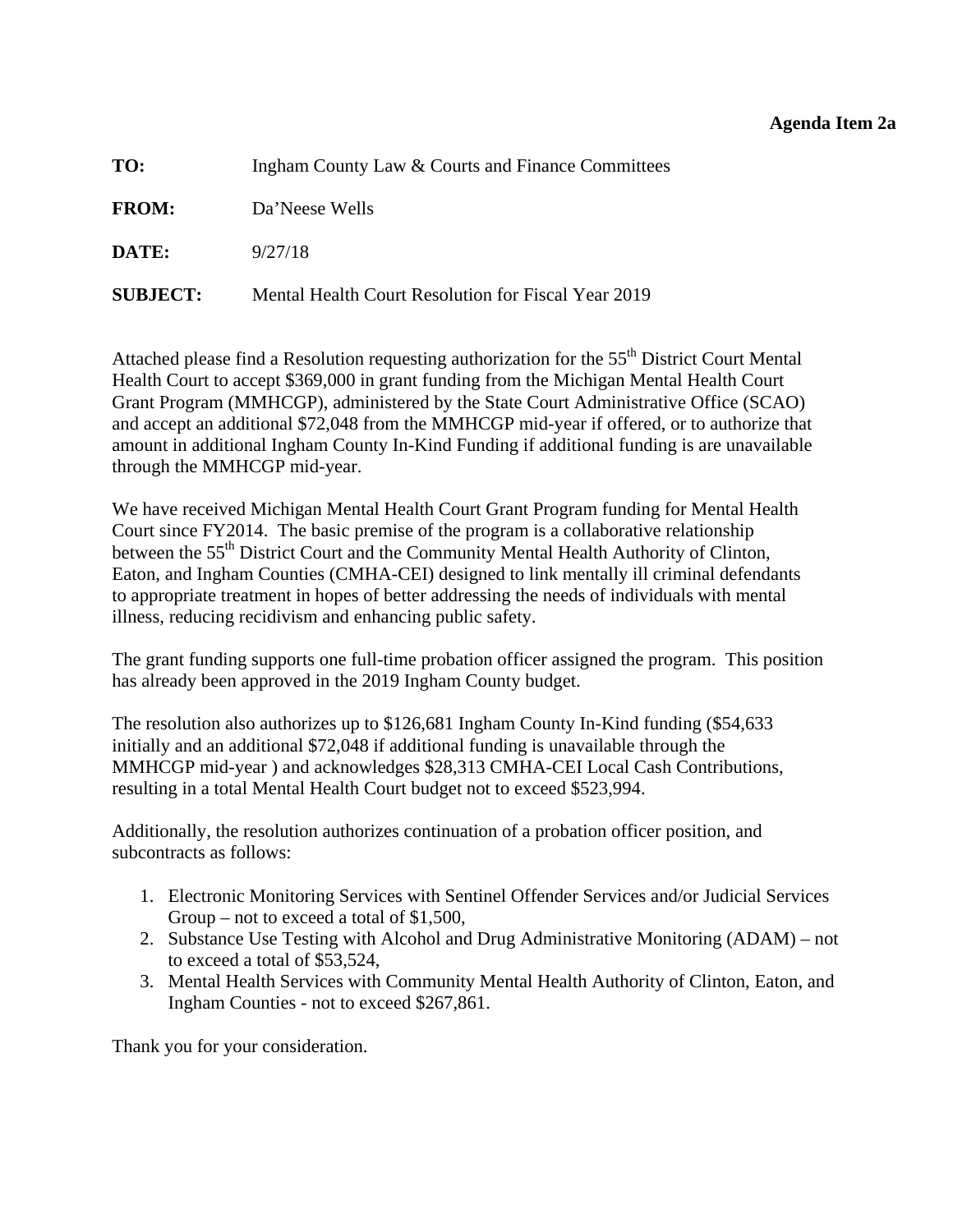Introduced by the Law & Courts and Finance Committees of the:

## INGHAM COUNTY BOARD OF COMMISSIONERS

## **RESOLUTION AUTHORIZING THE INGHAM COUNTY 55TH DISTRICT COURT TO ACCEPT A GRANT AWARD FROM THE MICHIGAN SUPREME COURT STATE COURT ADMINISTRATIVE OFFICE - MICHIGAN MENTAL HEALTH COURT GRANT PROGRAM (SCAO-MMHCGP), CONTINUE A PROBATION OFFICER POSITION, AND ENTER INTO SUBCONTRACTS**

WHEREAS, the Community Mental Health Authority of Clinton, Eaton and Ingham Counties (CMHA-CEI) estimates there are over 5,000 seriously mentally ill adults in our region; and

WHEREAS, the 55<sup>th</sup> District Court has identified a need for specialized case handling for mentally ill defendants; and

WHEREAS, research indicates such specialized case handling results in lower recidivism rates, increased public safety and more efficient public sector spending; and

WHEREAS, the 55<sup>th</sup> District Court has received a grant from the State Court Administrative Office - Michigan Mental Health Court Grant Program in the amount of \$369,000 to continue a Mental Health Court at the 55<sup>th</sup> District Court; and

WHEREAS, there is the possibility of an additional mid-year grant funding disbursement from the State Court Administrative Office - Michigan Mental Health Court Grant Program in the amount of \$72,048; and

WHEREAS, continuation of the Mental Health Court will require continuing to employ a probation officer to provide staffing for the program; and

WHEREAS, sources of Mental Health Court grant funding have been identified which would not obligate the County to provide matching funds, including but not limited to the SCAO-Michigan Mental Health Grant Program.

THEREFORE BE IT RESOLVED, that the Ingham County Board of Commissioners authorizes entering into a contract with the State Court Administrative Office - Michigan Mental Health Court Grant Program for a total budget not to exceed \$523,994 to include SCAO/MMHCGP grant funds in the amount of \$369,000, possible mid-year SCAO/MMHCGP grant funds in the amount of \$72,048, Ingham County In-Kind matching funds not to exceed \$126,681 (\$54,633 initially and an additional \$72,048 if additional funding is are unavailable through the MMHCGP mid-year ) with no local hard cash matching funds, and Community Mental Health Authority of Clinton, Eaton, and Ingham Counties Local In-Kind Contributions not to exceed \$28,313 for the time period of October 1, 2018 through September 30, 2019.

BE IT FURTHER RESOLVED, that the Ingham County Board of Commissioners authorizes continuation of one FTE Grant-funded Probation Officer, an ICEA Court Professional, Grade 7, contingent upon the availability of grant funds.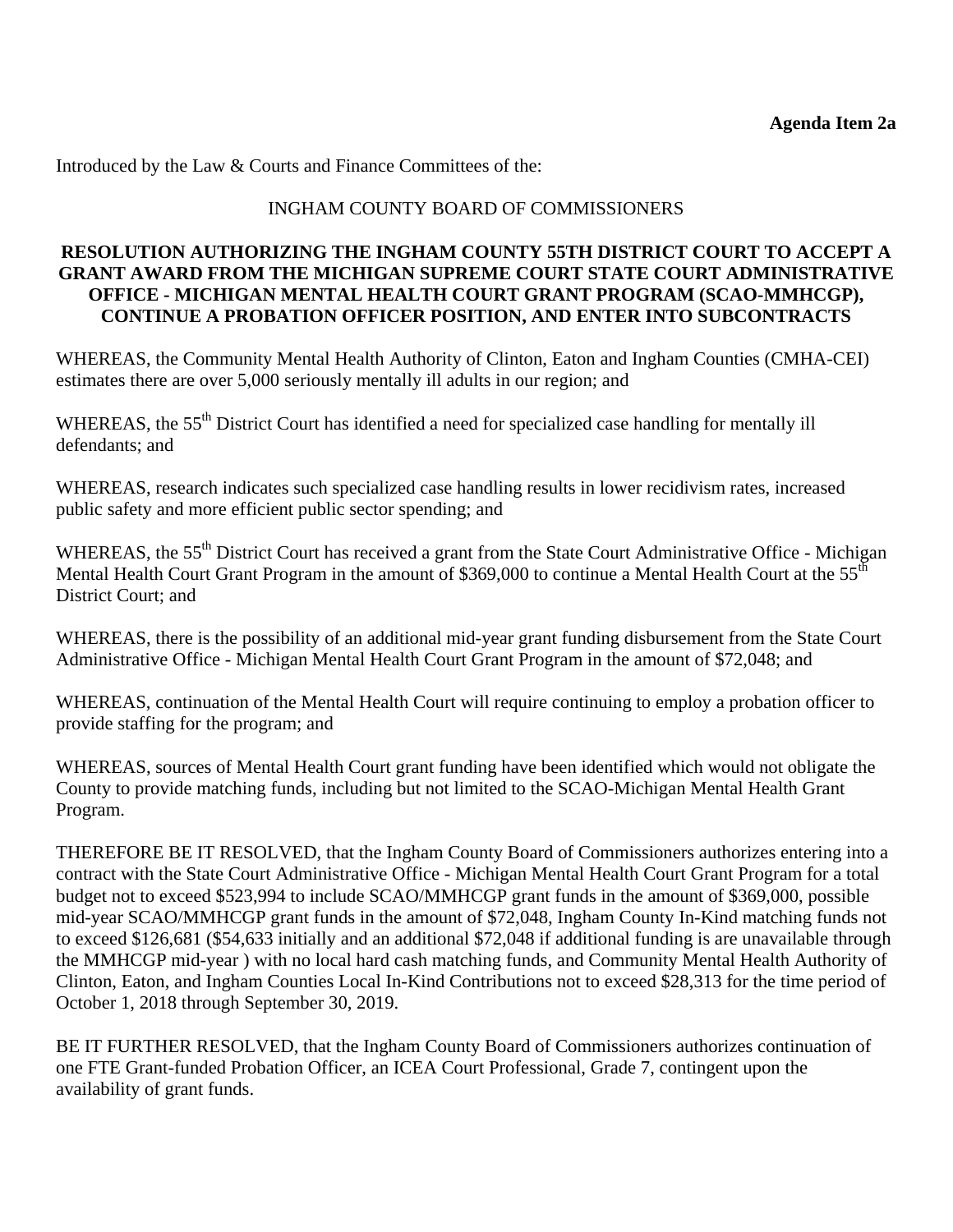BE IT FURTHER RESOLVED, that grant funded Mental Health Court program direct service subcontracts for the following services in the following amounts are authorized:

- 1. Electronic Monitoring Services with Sentinel Offender Services and/or Judicial Services Group not to exceed a total of \$1,500
- 2. Substance Use Testing with Alcohol and Drug Administrative Monitoring (ADAM) not to exceed a total of \$53,524
- 3. Mental Health Services with Community Mental Health Authority of Clinton, Eaton, and Ingham Counties—not to exceed \$267,861

BE IT FURTHER RESOLVED, that the Controller/Administrator is directed to make the necessary adjustments to the 2018 and 2019 55th District Court budget and Position Allocation List.

BE IT FURTHER RESOLVED, that the Ingham County Board of Commissioners authorizes the Board Chairperson to sign any necessary contract/subcontract documents that are consistent with this resolution and approved as to form by the County Attorney.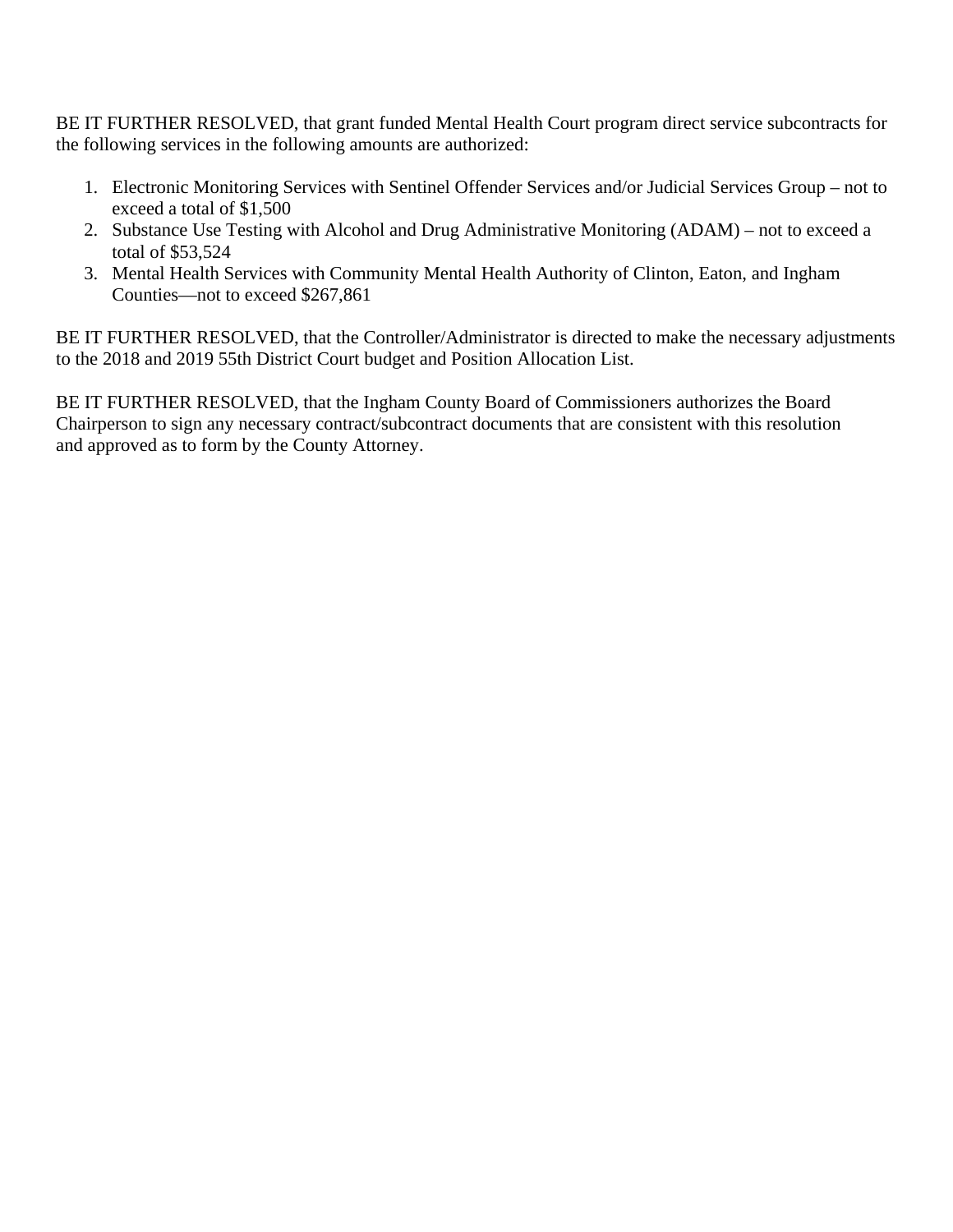#### **Agenda Item 2b**

<span id="page-24-0"></span>

| TO:             | Ingham County Law & Courts and Finance Committees |
|-----------------|---------------------------------------------------|
| <b>FROM:</b>    | Da'Neese Wells                                    |
| DATE:           | 9/27/18                                           |
| <b>SUBJECT:</b> | Sobriety Court Resolution for Fiscal Year 2019    |

Attached please find a resolution requesting authorization for the 55<sup>th</sup> District Court Sobriety Court to accept \$140,000 in grant funding from the Michigan Drug Court Grant Program (MDCGP), administered by the State Court Administrative Office (SCAO).

We have received grant funding administered by SCAO for Sobriety Court since FY2004. Our program targets OWI 2nd and OWI 3rd offenders found dependent on alcohol or other drugs who are not violent offenders (as defined in MCL 600.1062). Research suggests case handling should be expedited for these defendants. Prior to the implementation of Sobriety Court we had no specific mechanisms for this purpose. Now, potential Sobriety Court participants are identified at arraignment and placed on Sobriety Court bond conditions, which include testing and reporting. Compliance with these conditions is monitored throughout the pre-adjudication process. We've found that the combination of pretrial supervision and Sobriety Court motivates participants to remain sober during the period of supervision and after graduation, reducing recidivism and enhancing public safety.

The grant funding supports one full-time probation officer assigned the program. Ingham County In-Kind funding supports one half-time probation officer assigned to the program. These positions have already been approved in the 2019 Ingham County budget.

The resolution also authorizes \$151,687 Ingham County In-Kind funding and acceptance of future possible donations from the Ingham County Sobriety Court Foundation, resulting in a current total Sobriety Court budget of \$291,687.

The resolution also authorizes subcontracts as follows:

- 1. Substance Abuse Testing with Alcohol and Drug Administrative Monitoring (ADAM) not to exceed \$13,080
- 2. Evaluation and Counseling services with Cognitive Consultants not to exceed \$53,850

Thank you for your consideration.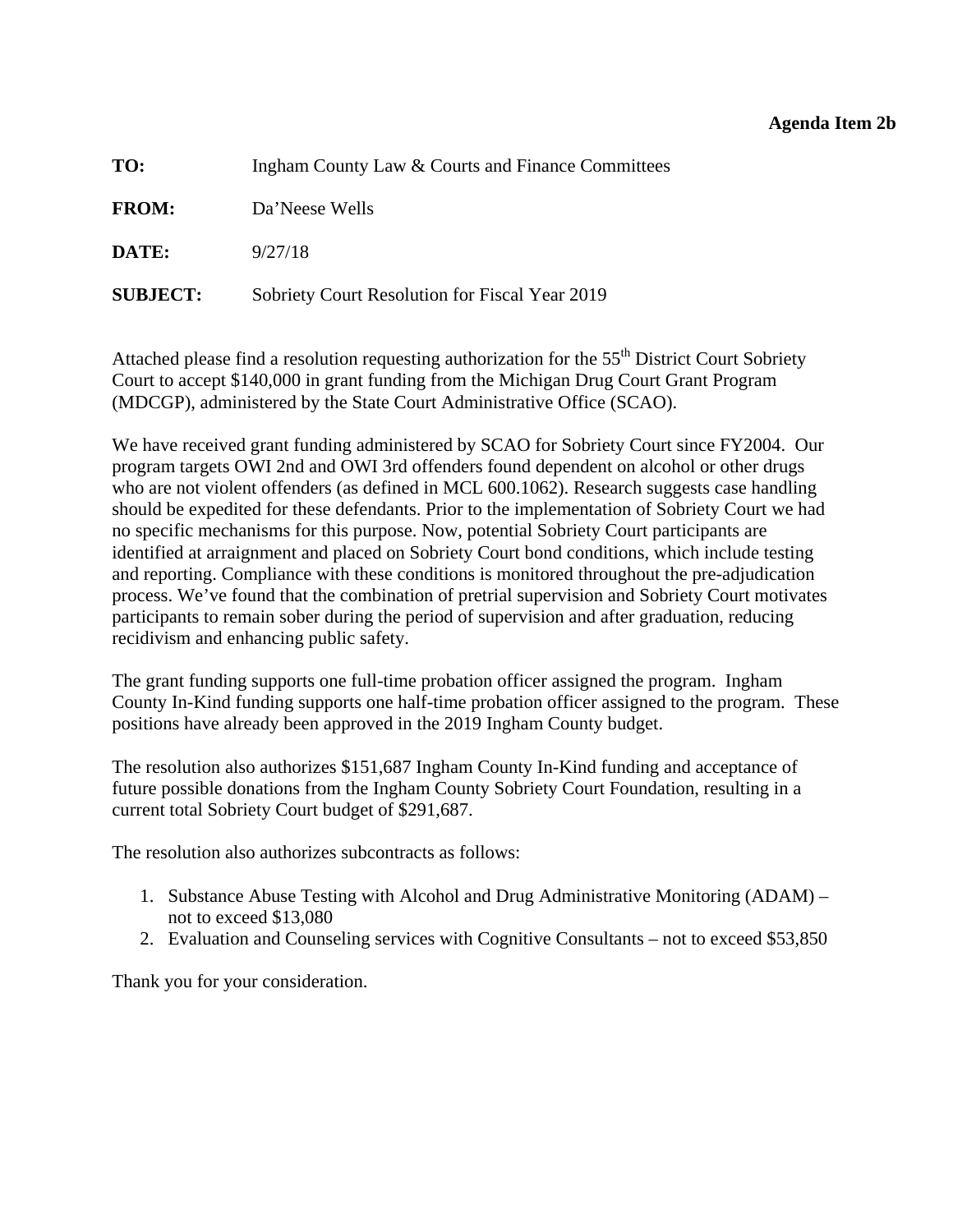Introduced by the Law & Courts and Finance Committees of the:

# INGHAM COUNTY BOARD OF COMMISSIONERS

## **RESOLUTION AUTHORIZING THE INGHAM COUNTY 55TH DISTRICT COURT TO ACCEPT A GRANT AWARD FROM THE MICHIGAN SUPREME COURT'S STATE COURT ADMINISTRATIVE OFFICE - MICHIGAN DRUG COURT GRANT PROGRAM (SCAO-MDCGP) AND ENTER INTO SUBCONTRACTS**

WHEREAS, the 55th District Court Sobriety Court Program ("Sobriety Court") has since 2004 provided quality services to the citizens of Ingham County; and

WHEREAS, continuation of the Sobriety Court will require continuing to employ two probation officers to provide staffing for the program; and

WHEREAS, the increased caseloads seriously threaten the level and quality of services; and

WHEREAS, sources of sobriety court grant funding have been identified which would not obligate the County to provide matching funds, including but not limited to the SCAO - Michigan Drug Court Grant Program.

THEREFORE BE IT RESOLVED, that the Ingham County Board of Commissioners authorizes acceptance of a State Court Administrative Office grant including the SCAO-MDCGP grant in the amount of \$140,000 to the Ingham County 55th District Court Sobriety Court Program for the time period of October 1, 2018 through September 30, 2019.

BE IT FURTHER RESOLVED, that the Ingham County Board of Commissioners authorizes acceptance of donations from the Ingham County Sobriety Court Foundation as well as other organizations, groups and individuals to the Ingham County 55th District Court Sobriety Court.

BE IT FURTHER RESOLVED, that the Ingham County Board of Commissioners hereby expresses its appreciation to the Ingham County Sobriety Court Foundation for any future possible donations to the 55th District Court Sobriety Court Program.

BE IT FURTHER RESOLVED, that the Ingham County Board of Commissioners approves the total grant budget of \$291,687 to include SCAO/MDCGP grant funds in the amount of \$140,000, Ingham County In-Kind matching funds of \$151,687 with no local hard cash matching funds, and future possible donations from the Ingham County Sobriety Court Foundation, all of which are required to continue the Sobriety Court Program.

BE IT FURTHER RESOLVED, grant-funded Sobriety Court program direct service subcontracts for the following services in the following amounts are authorized:

- 1. Substance Abuse Testing with Alcohol and Drug Administrative Monitoring (ADAM) not to exceed \$13,080
- 2. Evaluation and Counseling services with Cognitive Consultants not to exceed \$53,850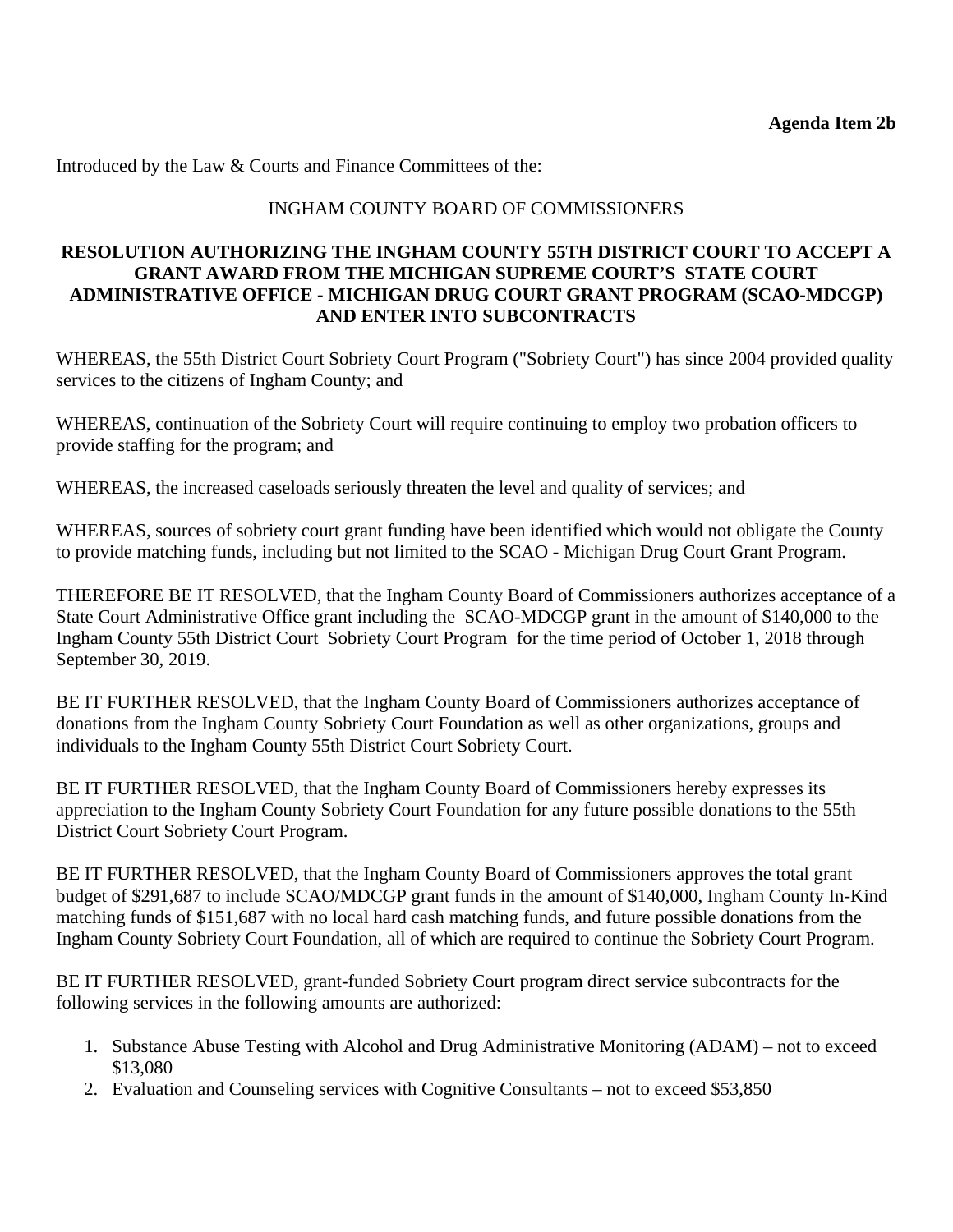BE IT FURTHER RESOLVED, that the Controller/Administrator is directed to make the necessary adjustments to the 2018 and 2019 55th District Court budget and Position Allocation List.

BE IT FURTHER RESOLVED, that the Ingham County Board of Commissioners authorizes the Board Chairperson to sign any necessary contract documents that are consistent with this resolution and approved as to form by the County Attorney.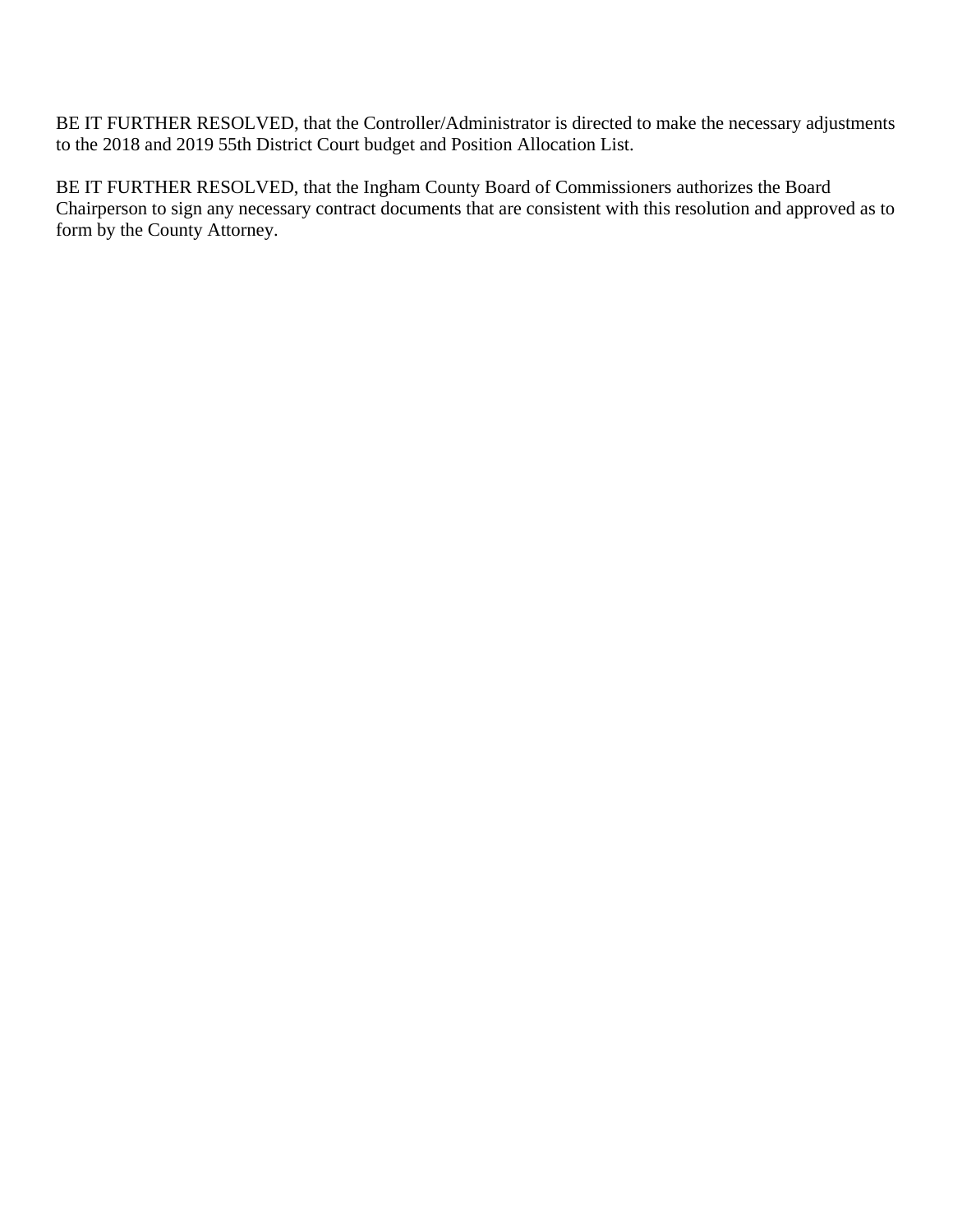<span id="page-27-0"></span>

| TO:          | Law & Courts, County Services and Finance Committees                                                                                 |
|--------------|--------------------------------------------------------------------------------------------------------------------------------------|
| <b>FROM:</b> | Teri Morton, Deputy Controller                                                                                                       |
| DATE:        | October 3, 2018                                                                                                                      |
|              | <b>SUBJECT:</b> Resolution Creating an Administrator Position and an Executive Assistant Position for the Public<br>Defenders Office |

For the meeting agendas of October 11, 16 and 17

# **BACKGROUND**

Every local indigent defense system was required by the Michigan Indigent Defense Commission to submit a plan to comply with the first four minimum standards and to provide quality defense to indigent people who are accused of crimes. In November 2017, as approved by Resolution 17-445, the Board of Commissioners accepted the compliance plan created by the Ingham County Indigent Defense Collaborative Committee. The State of Michigan has approved full funding of the plan effective October 1, 2018.

The plan recommended a Public Defenders Office to be administered by Ingham County to provide indigent defense and related services at the 30<sup>th</sup> Circuit Court, 54A District Court, 54B District Court, and the 55<sup>th</sup> District Court. Resolution 18-355 authorized the Chief Public Defender position for this office. This resolution would create the next two positions for the office, an Administrator and an Executive Assistant. The Human Resources Department is recommending these positions be classified as MCF11 (salary range \$67,209 to \$80,671) and as MCF05 (salary range \$40,880 to \$49,072), respectively.

# **FINANCIAL IMPACT**

The long-term (topped out) cost of the Administrator position, based on 2018 rates and including wages and fringes, would be \$134,521. The long-term cost of the Executive Assistant position would be \$89,493. This resolution will also include \$10,000 to fund any necessary furnishings and equipment associated with the positon.

# **STRATEGIC PLANNING IMPACT**

This resolution supports the overarching long-term objective of assuring fair and efficient judicial processing, specifically section A 2. (c) of the Action Plan – Develop an indigent defense services plan following guidelines issued by the State through the Michigan Indigent Defense Commission (MIDC)

# **OTHER CONSIDERATIONS**

These positions will be posted upon approval, but will not be hired until after the Board of Commissioners has appointed a Chief Public Defender. That individual will be responsible for the hiring decision.

The Public Defenders Office will include a total of 36.5 full-time equivalents. Additional resolutions will be brought to the Board of Commissioners for approval of the total budget and additional positions. These two positions will assist the Chief Public Defender in the creation of the Public Defenders Office.

# **RECOMMENDATION**

Based on the information presented, I respectfully recommend approval of the attached resolution.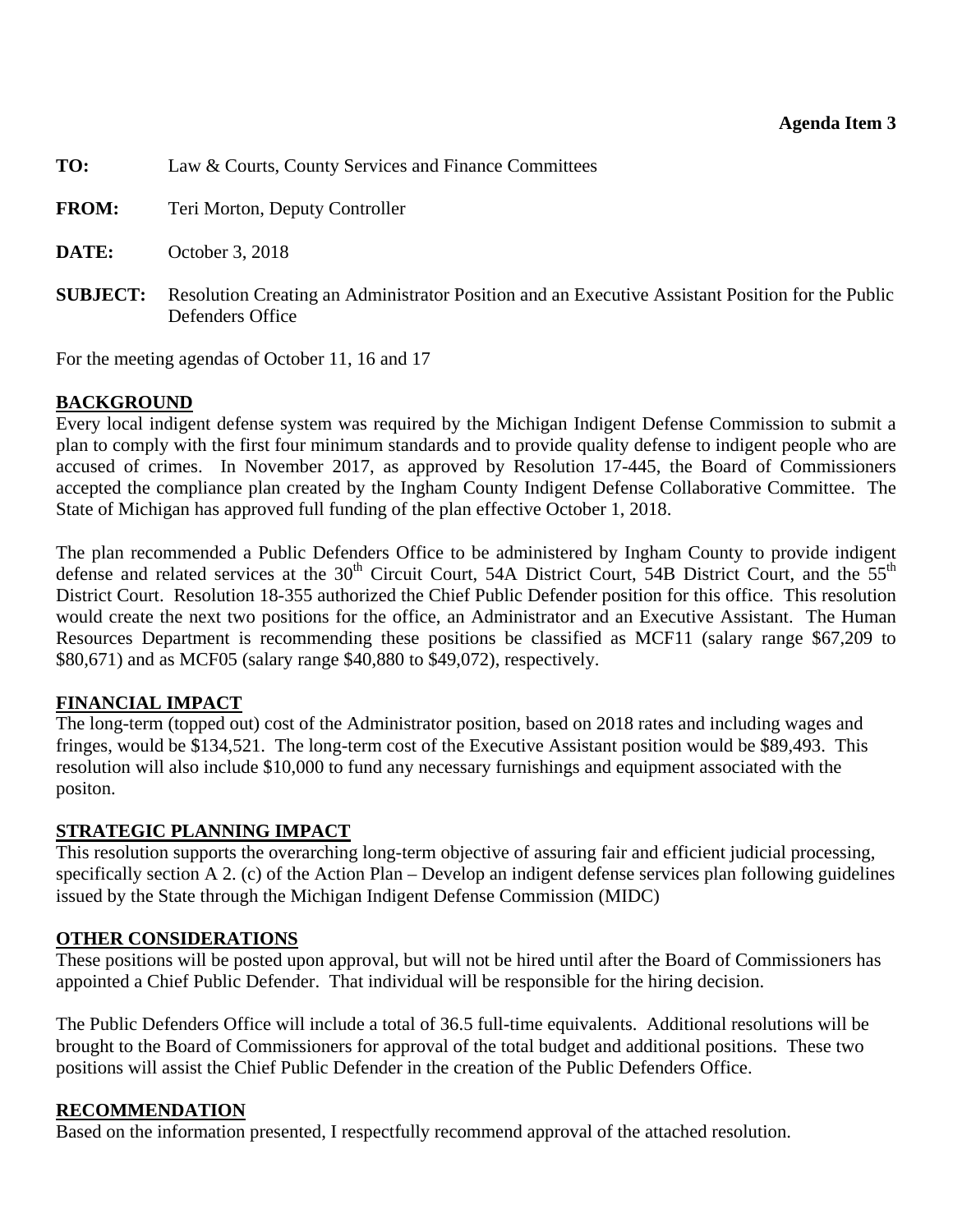### **Agenda Item 3**

| TO:   | Teri Morton, Deputy Controller                                                      |
|-------|-------------------------------------------------------------------------------------|
| FROM: | Joan Clous, Human Resources Specialist                                              |
| DATE: | September 27, 2018                                                                  |
| RE:   | Memo of Analysis for the creation of new positions for the Public Defender's Office |
|       |                                                                                     |

Regarding the creation of a new positions, Human Resources can confirm the following information:

- 1. The newly created position of Administrator Public Defender has been determined to fall within the scope of the MCF jobs and was classified at an MCF 11 (\$67,208.62 to \$80,671.27)
- 2. The newly created position of Executive Assistant-Public Defender has been determined to fall within the scope of the MCF jobs and was classified at an MCF 5 (\$40,880.03 to \$49,071.88)

*Please use this memo as acknowledgement of Human Resources' participation and analysis of your proposal. You are now ready to move forward as a discussion item and contact budget for a budget analysis.* 

*If I can be of further assistance, please email or call me (887-4374).*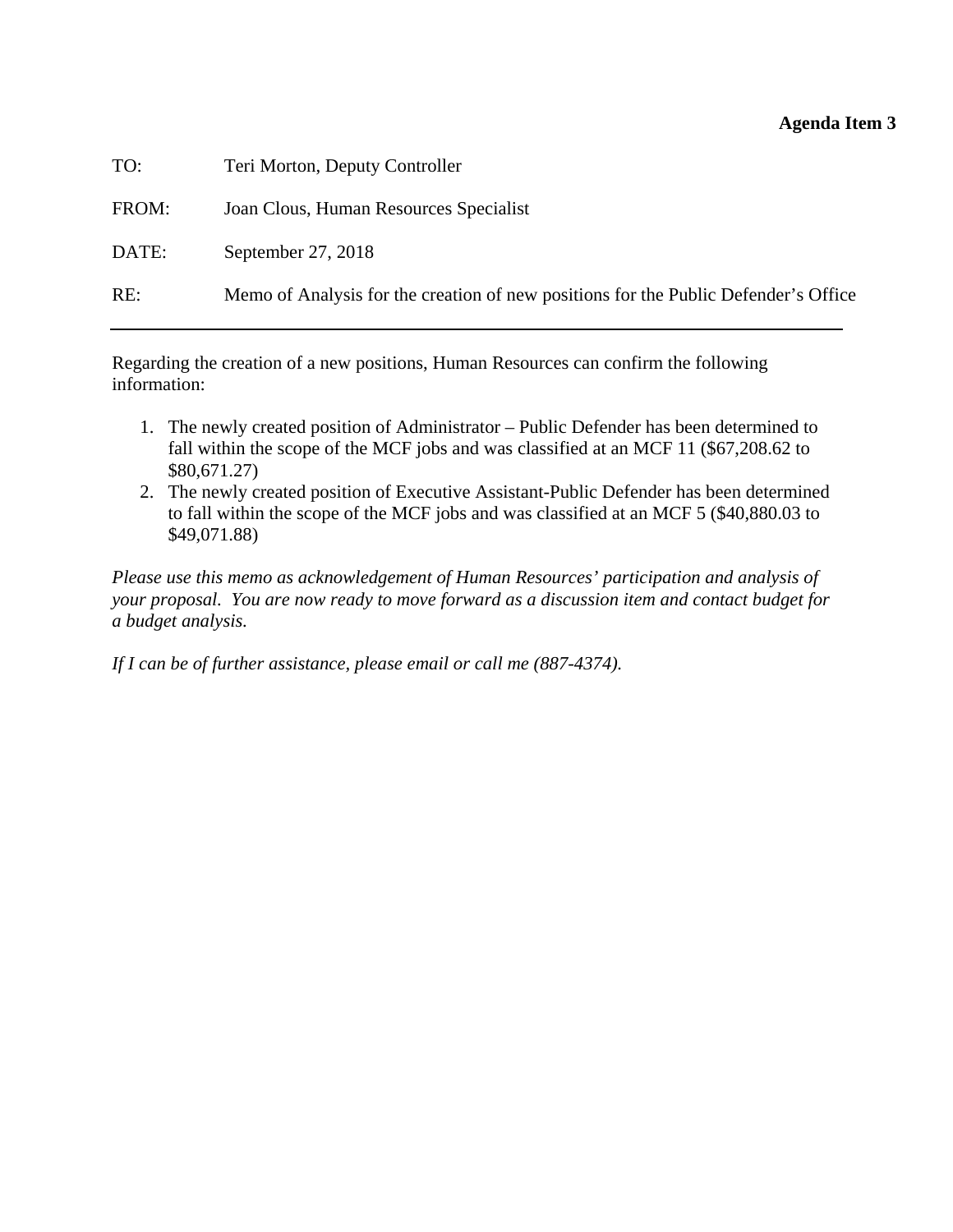# **INGHAM COUNTY JOB DESCRIPTION**

## **ADMINISTRATOR/PUBLIC DEFENDER**

#### **General Summary**:

As Administrator of the department, reports to the Chief Public Defender with respect to the day-to-day operations of the department for administrative support personnel, statistical information and the computer system. Supervises and coordinates above activities utilizing prepared regulations, procedures and practices.

#### **Essential Functions**:

An employee in this position may be called upon to do any or all of the following: (These examples do not include all of the tasks which the employees may be expected to perform.)

- 1. Supervises support and professional personnel, includes interviewing and making recommendations in the employment process, disciplinary action and terminations; preparing appropriate employment forms; and scheduling.
- 2. Attends Department Head / Managers' meetings and County-wide committees as assigned. Serves as liaison for the Public Defender's Office to other County departments and outside agencies as assigned. Drafts resolutions for appropriate Board of Commissioner Committees.
- 3. Receives and responds to grievances of administrative support personnel at the Step 1 level. Attends hearings as required. May involve meeting with legal counsel and corporation counsel.
- 4. Receives, reviews and responds to reclassification requests from support personnel. Attends reclassification meetings as required.
- 5. Acts on job-related accidents and injuries. Ensures all necessary forms are completed and directs employees appropriately.
- 6. Approves payroll, accounts payable, personnel forms, petty cash accounts, etc., processed by the Administrative Assistant. Serves as back-up for payroll processing.
- 7. Updates and maintains the policy manual for the Public Defender's Office. Responsible for enforcement of same.
- 8. Coordinates the preparation of and compiles division reports into a consistent format for the annual report.
- 9. Recommends and implements changes to general policies and procedures for support and professional personnel.
- 10. Responsible for selection, purchasing and maintenance of office equipment.
- 11. Coordinates Freedom of Information Request processing.
- 12. Responsible for preparation, reviewing and directly working with/on the annual budget.

#### **Other Functions**

Other duties as assigned

An employee in this position may be called upon to do any or all of the above tasks. (These examples do not include all of the tasks which the employees may be expected to perform.)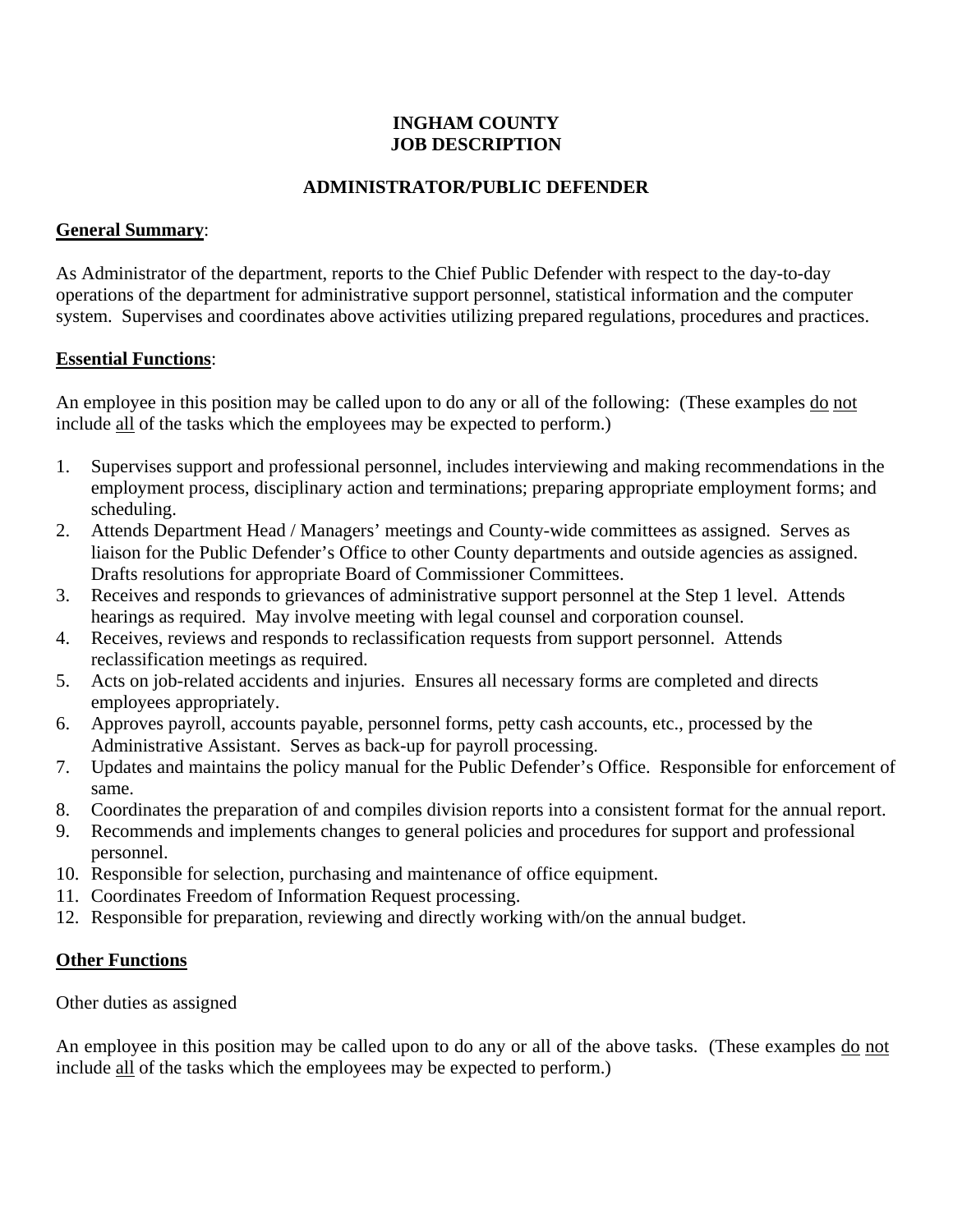# **Employment Qualifications**:

**Education:** Bachelor's Degree in Public or Business Administration or related field of study.

**Experience:** Five years of progressively responsible experience in a law office, or other legal setting providing familiarity with the judicial system and office management.

*(The qualifications listed above are intended to represent the minimum skills and experience levels associated*  with performing the duties and responsibilities contained in this job description. The qualifications should not *be viewed as expressing absolute employment or promotional standards, but as general guidelines that should be considered along with other job-related selection or promotional criteria)* 

#### **Working Conditions:**

1. This position works in an indoor environment. There is no planned exposure to prominent lights, noises, odors, temperatures or weather conditions.

#### **Physical Requirements:**

- This position requires the ability to sit, stand, walk, traverse, climb, balance, twist, bend, stoop/crouch, squat, kneel, crawl, lift, carry, push, pull, reach, grasp, handle, pinch, type, endure repetitive movements of the wrists, hands or fingers.
- This position's physical requirements require periodic stamina in traversing, climbing, balancing, twisting, bending, stooping/crouching, squatting, kneeling, crawling, pushing, pulling, and pinching.
- This position's physical requirements require regular stamina in walking, lifting, carrying, reaching, and grasping.
- **This position's physical requirements require continuous stamina in sitting, typing and enduing repetitive** movements of the wrists, hands or fingers.
- This position performs light work requiring the ability to exert 20 pounds or less of force in the physical requirements above.
- This position primarily requires close visual acuity to perform tasks within arm's reach such as: viewing a computer screen, using measurement devices, inspecting and assembling parts, etc.
- $\blacksquare$  This position requires the ability to communicate and respond to inquiries both in person and over the phone.
- $\blacksquare$  This position requires the ability to operate a PC/laptop and to enter & retrieve information from a computer.
- This position requires the ability to handle varying and often high levels of stress.

*(This job requires the ability to perform the essential functions contained in this description. These include, but are not limited to, the requirements listed above. Reasonable accommodations will be made for otherwise qualified applicants unable to fulfill one or more of these requirements.)*

> **September 27, 2018 MCF 11**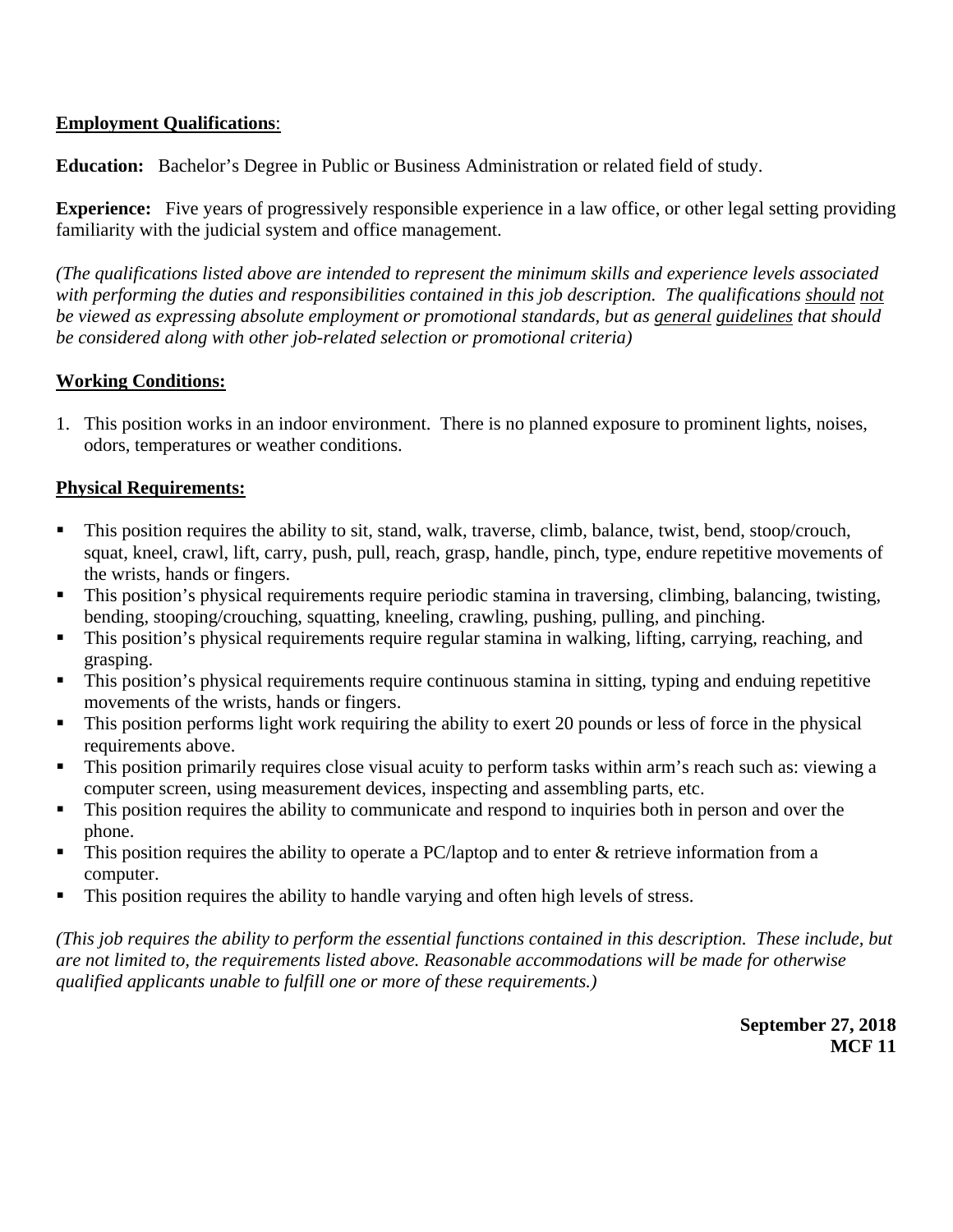#### **INGHAM COUNTY JOB DESCRIPTION**

#### **EXECUTIVE ASSISTANT – PUBLIC DEFENDER**

#### **General Summary:**

Under the supervision of the Chief Public Defender provides secretarial support such as typing correspondence, reports, and other legal documents, and maintaining files and records. Maintains the calendar and schedules appointments for the Chief Public Defender. Receives and responds to incoming calls, and refers to proper person as necessary. Monitors contracts, pays invoices relating to such contracts and prepares personnel action requests Serves as liaison between the Chief Public Defender and citizens, attorneys, local and federal government agencies, judges, and the media**.** 

#### **Essential Functions:**

- 1. Schedules internal and external meetings. Assists with the meeting logistics regarding room set-up, agendas, amenities and audio-visual equipment. Records, transcribes and distributes meeting minutes. Helps manage calendar for the Chief Public Defender, schedules appointments, confirms meetings and makes corresponding travel arrangements.
- 2. Screens and prioritizes incoming visitors and telephone calls. Responds to general questions regarding departmental processes and projects. Handles initial complaints and problems.
- 3. Uses a variety of software programs to provide secretarial support including typing, data entry, proofreading, filing, copying, scanning, faxing, processing incoming mail, distributing outgoing mail and other clerical functions. Composes correspondence, documents and reports for the Chief Public Defender's review and signature.
- 4. Takes and transcribes dictation, including correspondence, reports, and legal documents. Handles matters of a highly sensitive nature from other Attorneys. Drafts correspondence and forms requiring standard responses.
- 5. Follows-up on matters assigned to staff attorneys and other staff.
- 6. Maintains a variety of departmental files including electronic and paper copies. Sorts and files a wide range of forms, records and documents. Serves as the departmental historian regarding past practices and procedures. Helps evaluate current processes and make recommendations to update and improve policies and procedures.
- 7. Organizes and processes inventories for supplies, furnishings and equipment. Serves as the liaison for internal and external vendors and coordinates repair of office furniture and technological equipment. Maintains records and receipts on office purchases and warranties. Resolves payment problems with vendors as directed by Chief Public Defender.
- 8. Monitors contracts and prepares payments associated with contracts, includes viewing invoice amounts as they relate to scope of service, and ensuring that invoice charges do not exceed allotted amounts.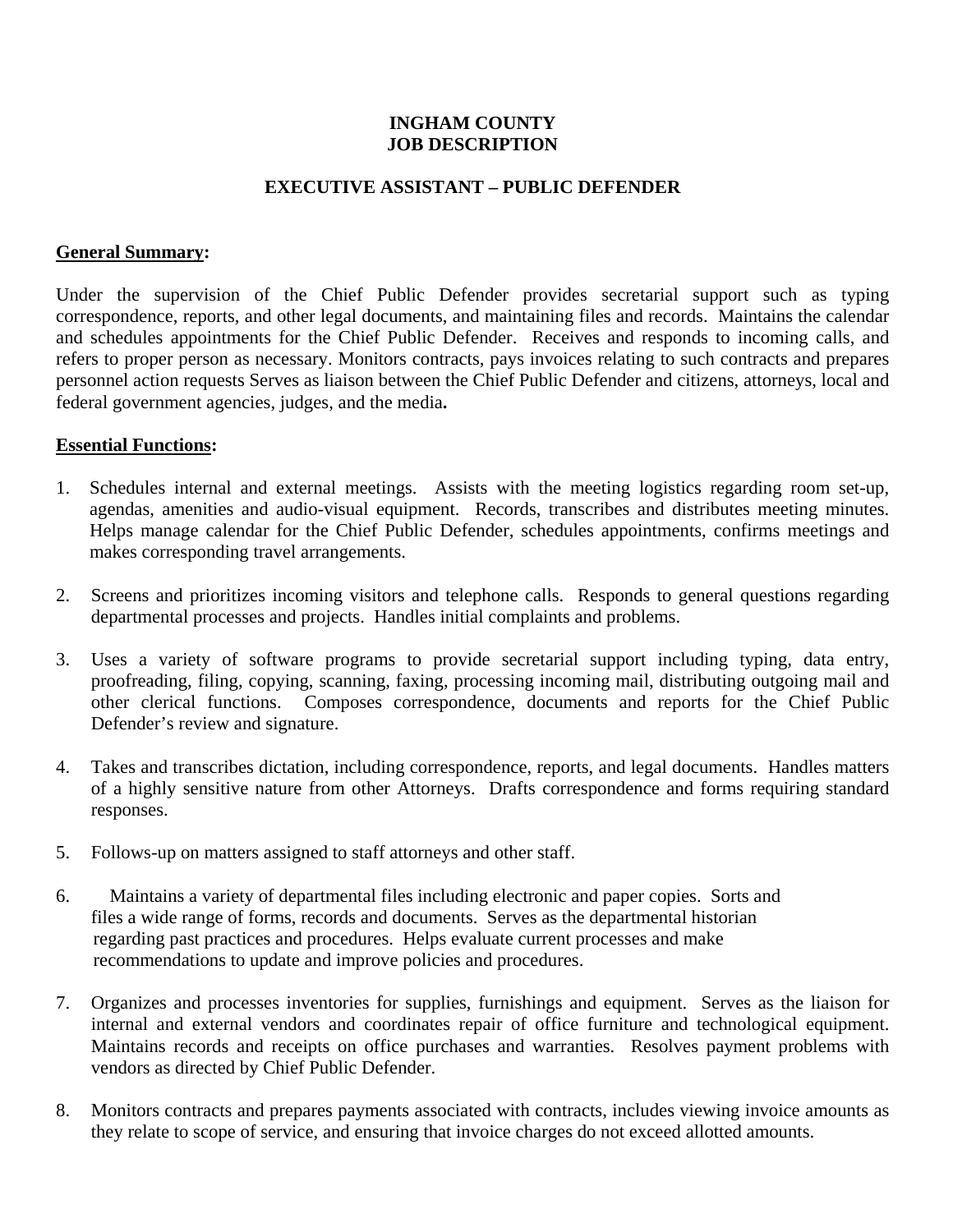- 9. Processes departmental payroll. Gathers timecards and enters information into the payroll system. Assists with monitoring time-off accruals and balances, FMLA leave hours and other leave accruals. Notifies Chief Public Defender regarding timecard and payroll discrepancies. Prepares and runs payroll reports.
- 10. Acts as procurement card site coordinator for Chief Public Defender's Office.

# **Other Functions**:

1. Other duties as assigned.

An employee in this position may be called upon to do any or all of the above tasks. (These examples do not include all of the tasks which the employees may be expected to perform.)

# **Employment Qualifications**:

**Education:** High school graduation with advanced college-level coursework in secretarial, business, data processing, and related areas.

**Experience:** Four years of secretarial or related administrative experience in a law office, court, or related setting.

# **Other requirements:** None listed.

*The qualifications listed above are intended to represent the minimum skills and experience levels associated*  with performing the duties and responsibilities contained in this job description. The qualifications should not *be views as expressing absolute employment or promotional standards, but as general guidelines that should be considered along with other job-related selection or promotional criteria.*

**Physical Requirements:** *(This job requires the ability to perform the essential functions contained in this description. These include, but are not limited to, the following requirements. Reasonable accommodations will be made for otherwise qualified applicants unable to fulfill one or more of these requirements):* 

# **Working Conditions:**

1. This position works in an indoor environment. There is no planned exposure to prominent lights, noises, odors, temperatures or weather conditions.

# **Physical Requirements:**

- This position requires the ability to sit, stand, walk, traverse, climb, balance, twist, bend, stoop/crouch, squat, kneel, crawl, lift, carry, push, pull, reach, grasp, handle, pinch, type, endure repetitive movements of the wrists, hands or fingers.
- This position's physical requirements require periodic stamina in climbing, balancing, twisting, bending, stooping/crouch, squatting, kneeling, crawling, pushing, pulling and pinching
- This position's physical requirements require regular stamina in standing, walking, lifting, and carrying
- This position's physical requirements require continuous stamina in sitting, reaching, grasping, typing and enduring repetitive movements of the wrists, hands or fingers.
- This position performs light work requiring the ability to exert 20 pounds or less of force in the physical requirements above.
- This position primarily requires close visual acuity to perform tasks within arm's reach such as: viewing a computer screen, using measurement devices, inspecting and assembling parts,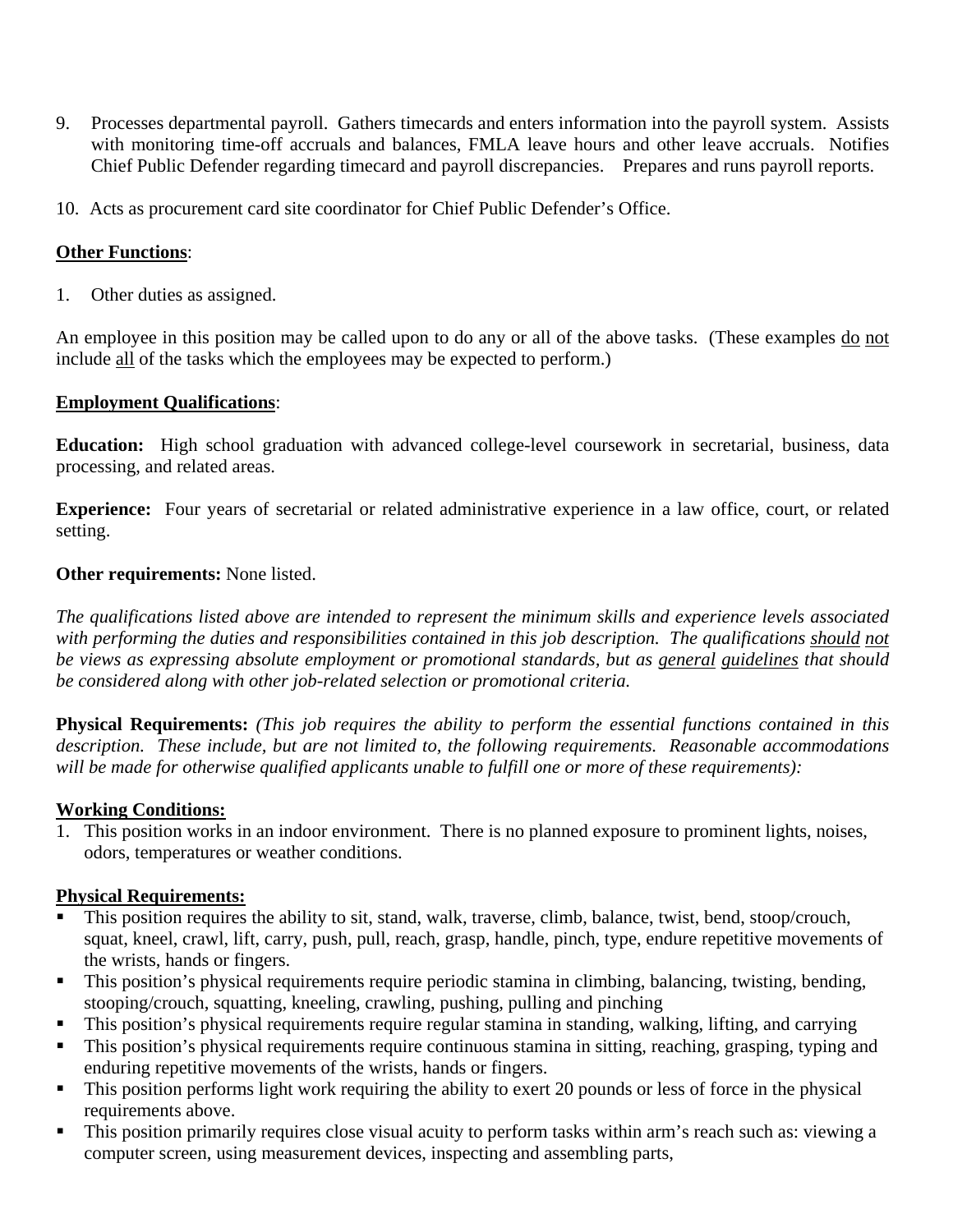- This position requires the ability to communicate and respond to inquiries both in person and over the phone.
- $\blacksquare$  This position requires the ability to operate a PC/laptop and to enter  $\&$  retrieve information from a computer.
- This position requires the ability to handle varying and often high levels of stress.

*(This job requires the ability to perform the essential functions contained in this description. These include, but are not limited to, the requirements listed above. Reasonable accommodations will be made for otherwise qualified applicants unable to fulfill one or more of these requirements.)*

> *September 27, 2018 MCF 5*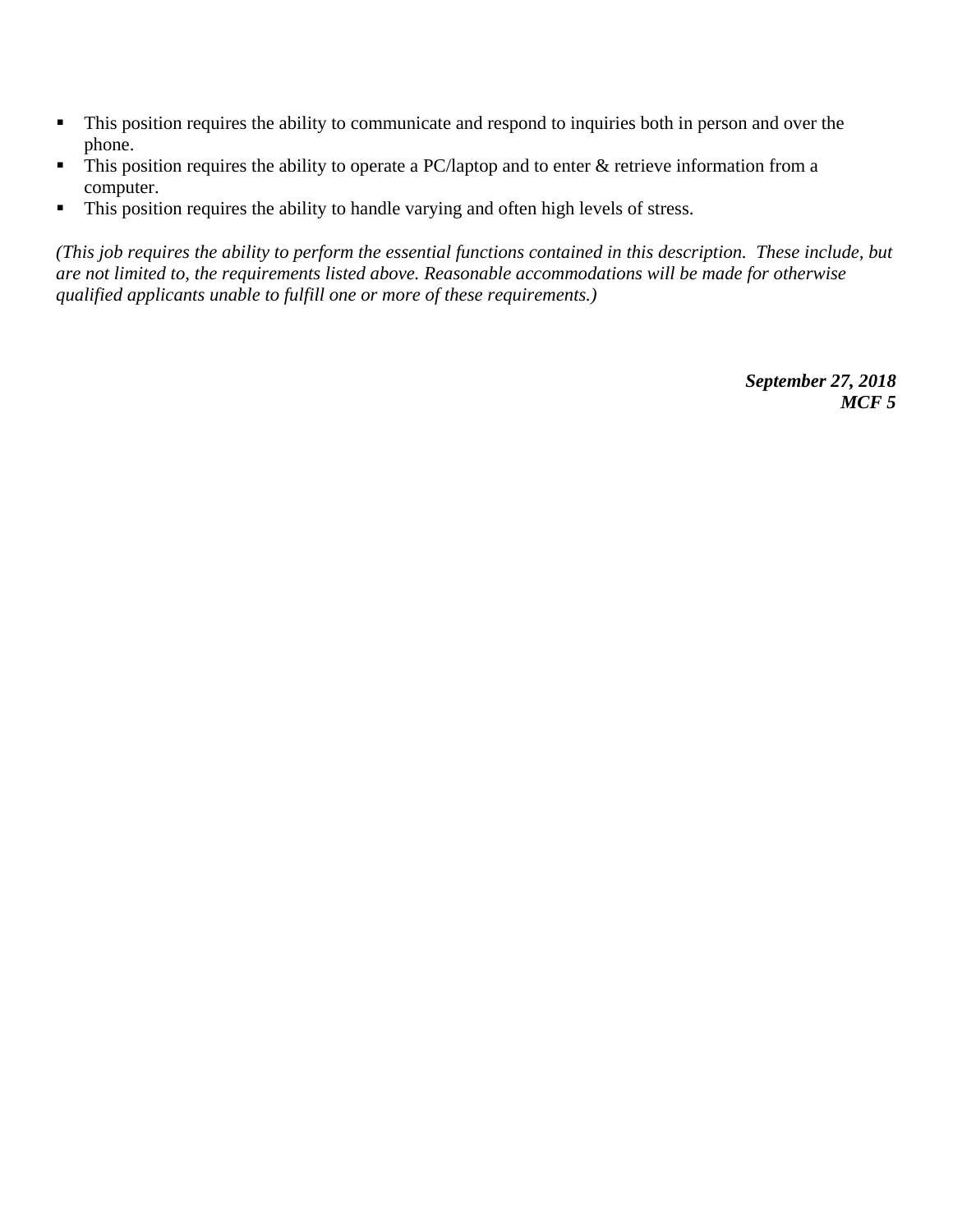Introduced by the Law & Courts, County Services and Finance Committees of the:

# INGHAM COUNTY BOARD OF COMMISSIONERS

# **RESOLUTION CREATING AN ADMINISTRATOR POSITION AND AN EXECUTIVE ASSISTANT POSITION FOR THE PUBLIC DEFENDERS OFFICE**

WHEREAS, every local indigent defense system was required by the Michigan Indigent Defense Commission to submit a plan to comply with the first four minimum standards and to provide quality defense to indigent people who are accused of crimes; and

WHEREAS, the Ingham County Board of Commissioners accepted the compliance plan created by the Ingham County Indigent Defense Collaborative Committee and funding has been approved by the State of Michigan, effective October 1, 2018; and

WHEREAS, the recommended Public Defenders Office included in this plan will be administered by Ingham County to provide indigent defense and related services at the 30<sup>th</sup> Circuit Court, 54A District Court, 54B District Court, and the 55<sup>th</sup> District Court; and

WHEREAS, the Board of Commissioners must authorize the staffing and budget in order to create the Public Defenders Office; and

WHEREAS, Resolution 18-355 created the Chief Public Defender position; and

WHEREAS, the next positions recommended for approval to assist in the creation of the Public Defenders Office are an Administrator and an Executive Assistant; and

WHEREAS, job descriptions have been created and point-rated by the Human Resources Department, and the recommend classification for the Administrator is MCF11 (salary range \$67,209 to \$80,671), and a classification of MCF05 (salary range \$40,880 to \$49,072) is recommended for the Executive Assistant; and

WHEREAS, the Public Defenders Office will include a total of 36.5 full-time equivalents; and WHEREAS, the total Public Defenders Office budget and remaining staffing will be brought to the Board of Commissioners for approval at a later date; and

WHEREAS, while these positions will be posted as soon as they are approved, the hiring decision will be made by the Chief Public Defender after that appointment has been made by the Board of Commissioners.

THEREFORE BE IT RESOLVED, that the Ingham County Board of Commissioners authorizes creation of an Administrator position, MCF11, and an Executive Assistant position, MCF05, for the Public Defenders Office, effective immediately.

BE FURTHER IT RESOLVED, that a budget of \$234,014 is approved for the Public Defenders Office, to include necessary funding for the wages, fringes, and equipment.

BE IT FURTHER RESOLVED, that the Controller/Administrator is authorized to make the necessary adjustments to the 2018 and 2019 budgets and position allocation lists.